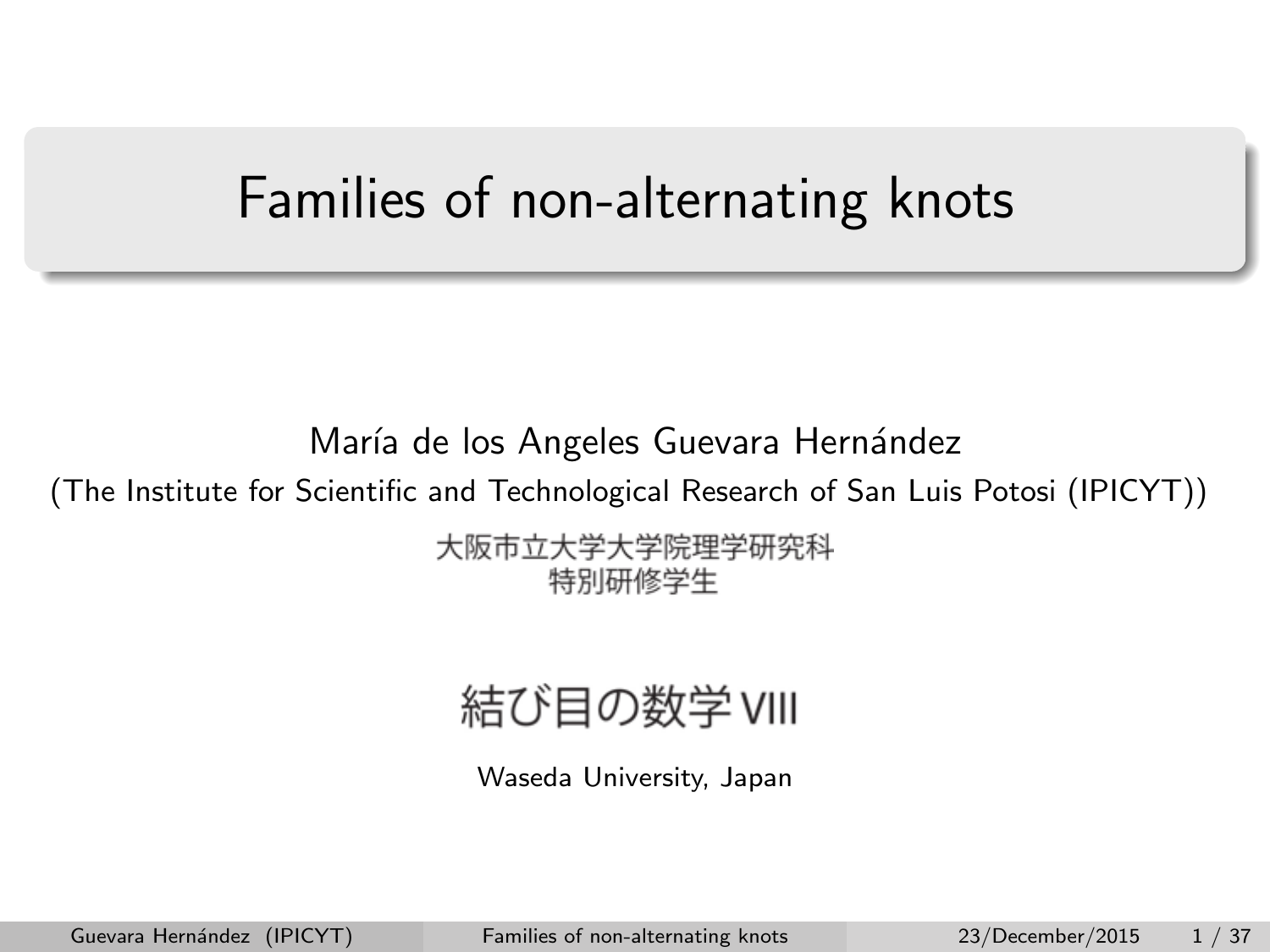# Outline

## **1** Notation

## **2** HOMFLY polynomial

- Conway polynomial
- Alexander polynomial
- <sup>3</sup> Non-alternating knots
- **4** Some properties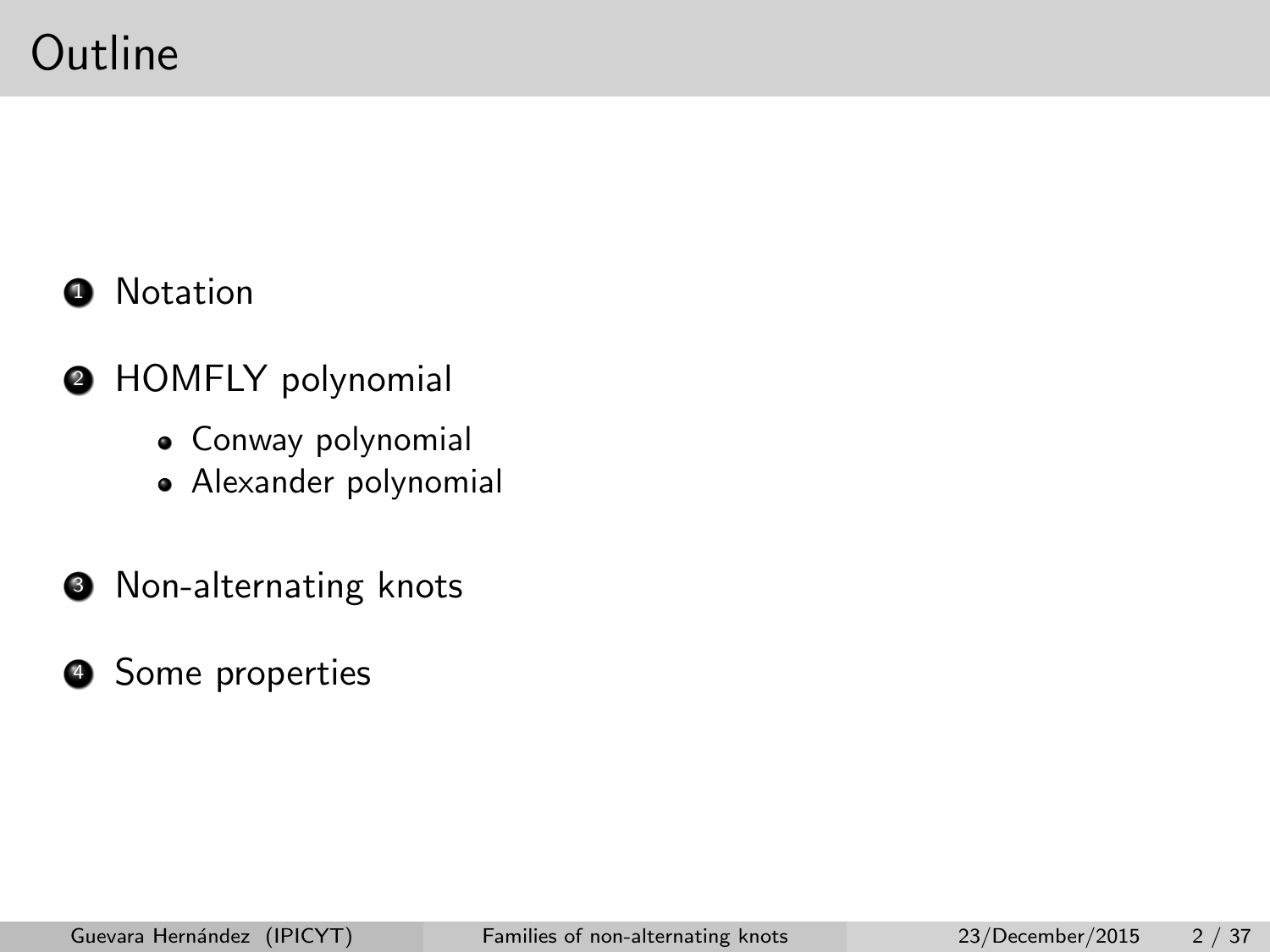# 3-tangles

## Definition

An n- $\tt{tangle}$  is a pair  $(B^3,\mathcal{T})$  where  $B^3$  is a 3-ball and  $\mathcal T$  is a one-dimensional, embedded submanifold with non-empty boundary, which contains n arcs (i.e., n subsets homeomorphic to  $[0, 1]$ ) and satisfies  $\partial T = T \cap \partial B^3$ 

3-tangle diagrams

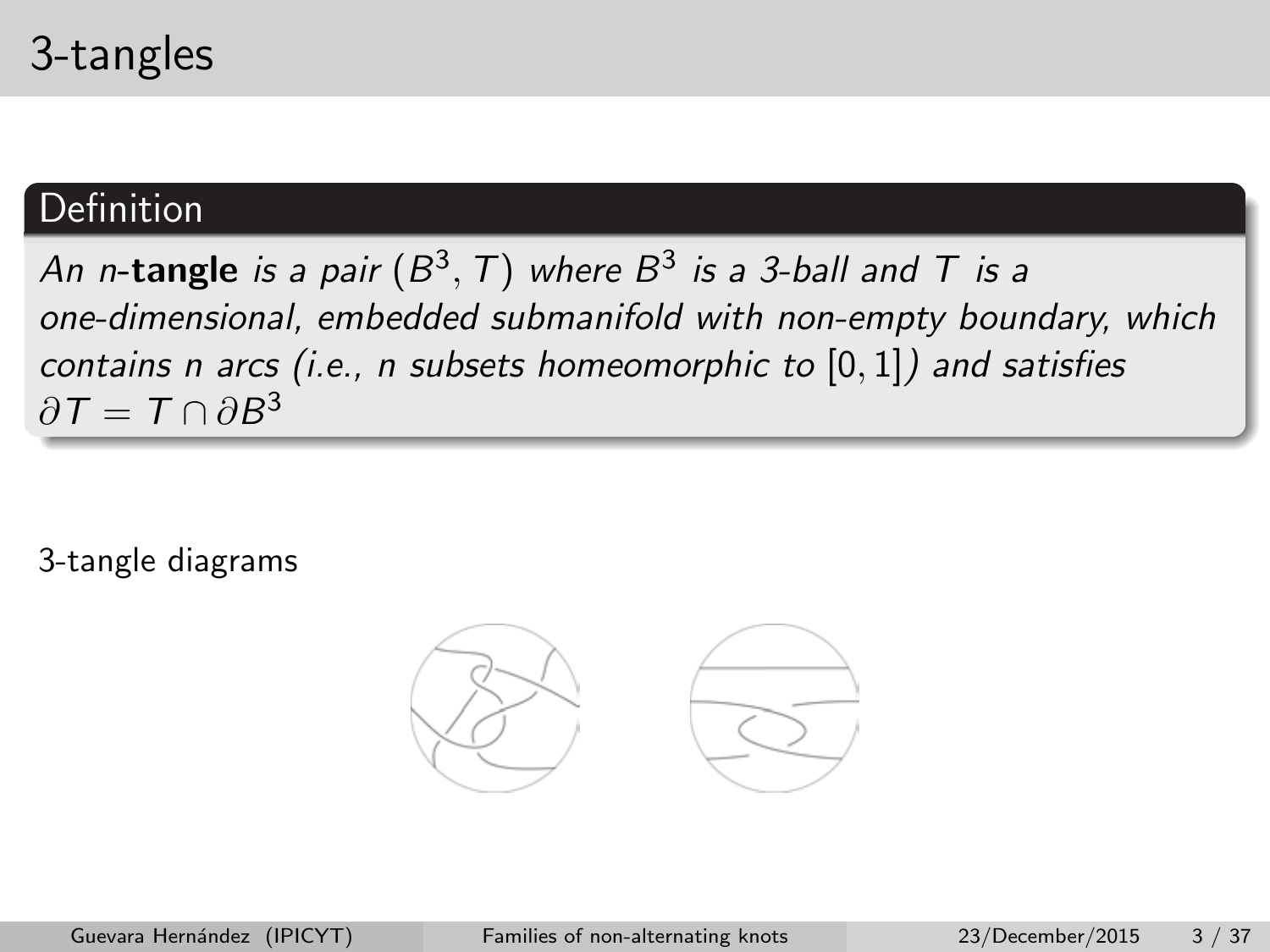## 3-braids

We shall denote a 3-braid by  $\mathcal{T}(a_1, a_2, ..., a_n)$ 

Examples:



The set of 3-braids forms a group.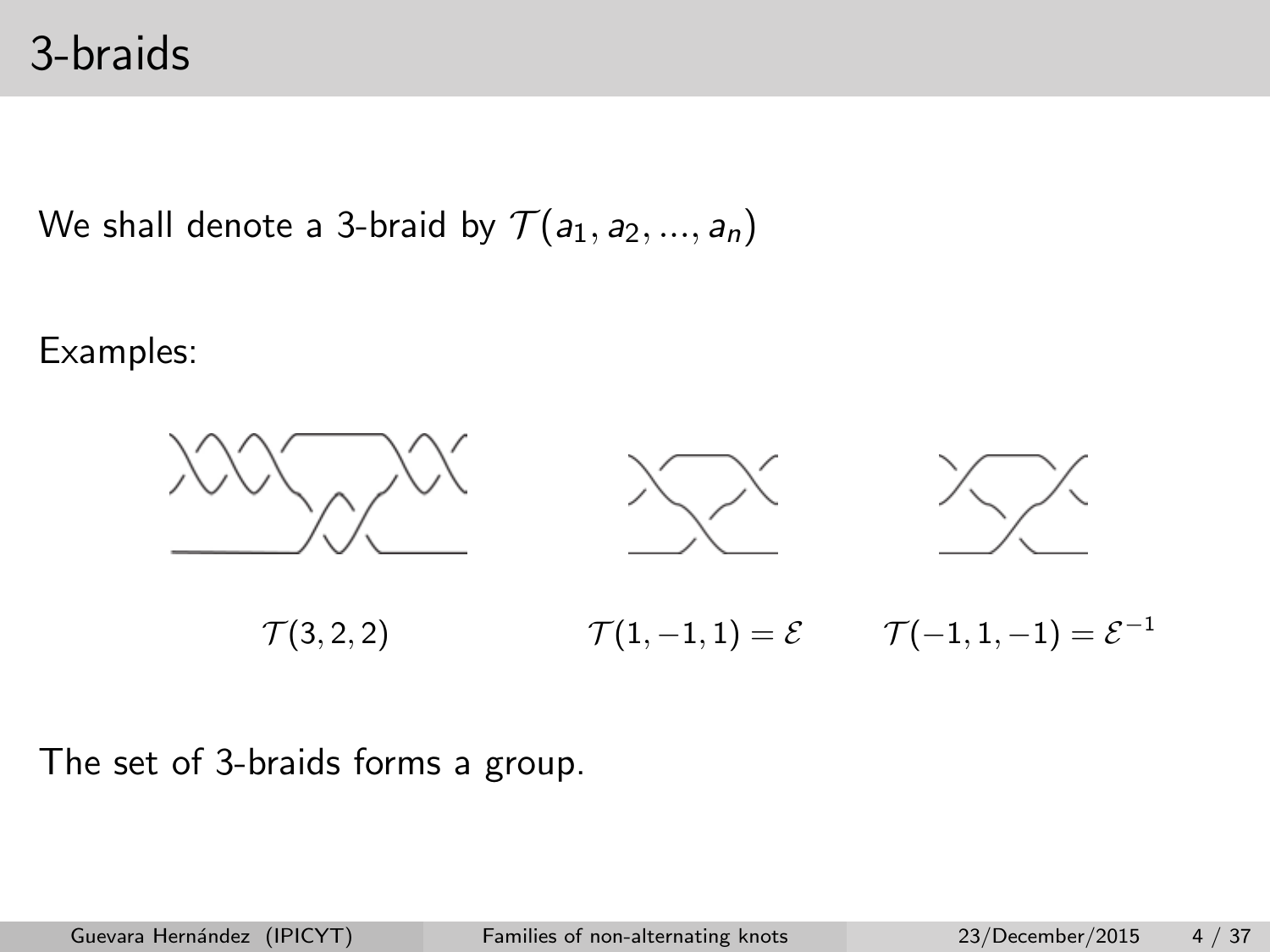# Homfly polynomial

Remember that the HOMFLY polynomial of an oriented link is computed by the following:

$$
\begin{aligned} \bullet \;\; &\mathsf{v}^{-1} P(L_+) - \mathsf{v} P(L_-) = z P(L_0) \\ \bullet \;\; P(\bigcirc) = 1 \end{aligned}
$$

where  $(L_+, L_-, L_0)$  is a skein triple of oriented links that are the same, except in a crossing neighbourhood where they look like:



 $P(L_1 \cup L_2) = \delta P(L_1) P(L_2), \ \delta = \frac{\nu^{-1} - \nu}{z}$ z

$$
P(L; v, z) \in \mathbb{Z}[v^{\pm 1}, z^{\pm 1}]
$$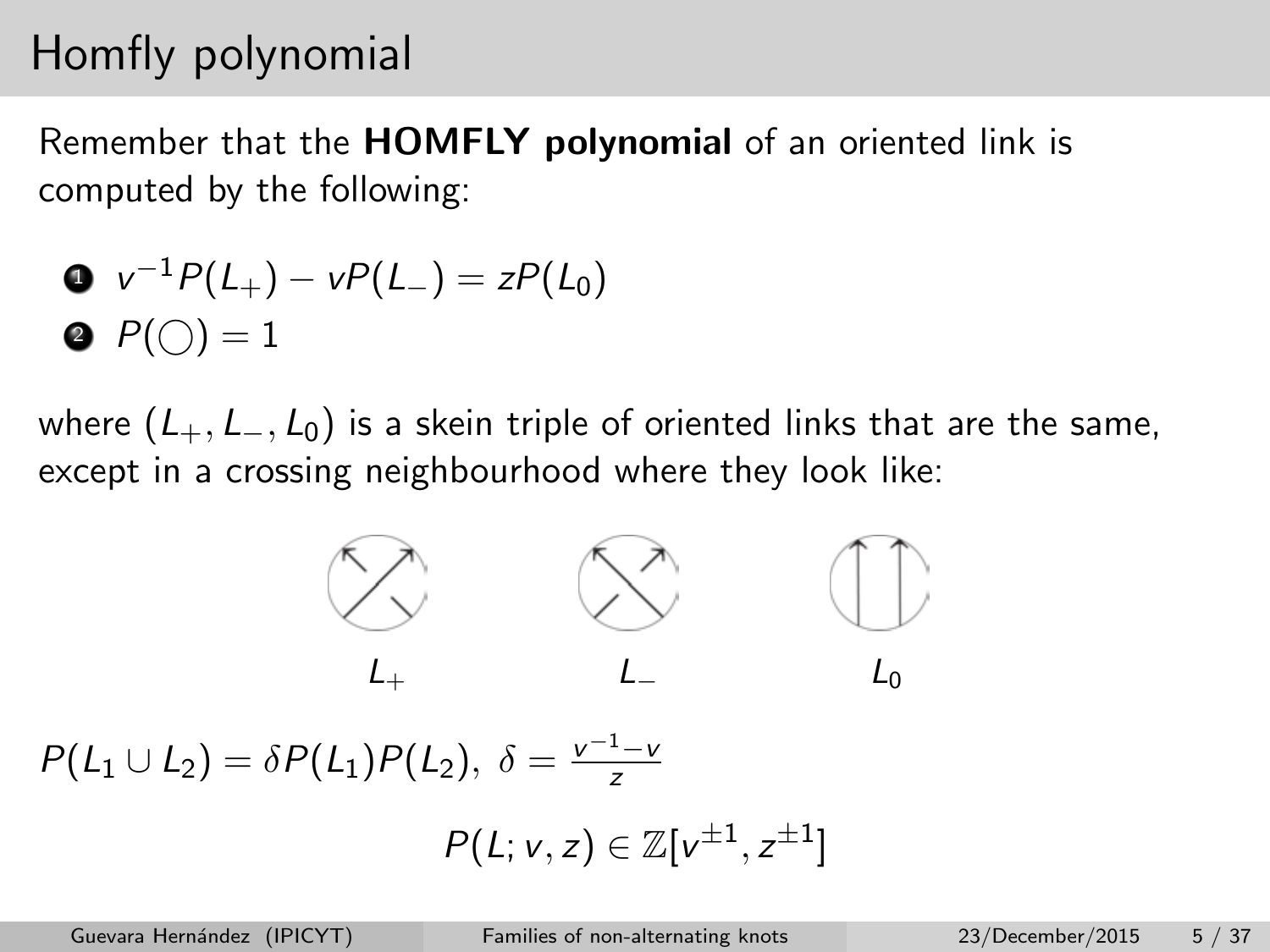Operation:

• = For a given T, we have that P(T) = P 6 i=1 p<sup>i</sup> P(χi) where p<sup>i</sup> ∈ Z[v ±1 , z ±1 ] χ<sup>1</sup> χ<sup>2</sup> χ<sup>3</sup> χ<sup>4</sup> χ<sup>5</sup> χ<sup>6</sup> Example: P = v <sup>−</sup><sup>2</sup> P − v −1 z P .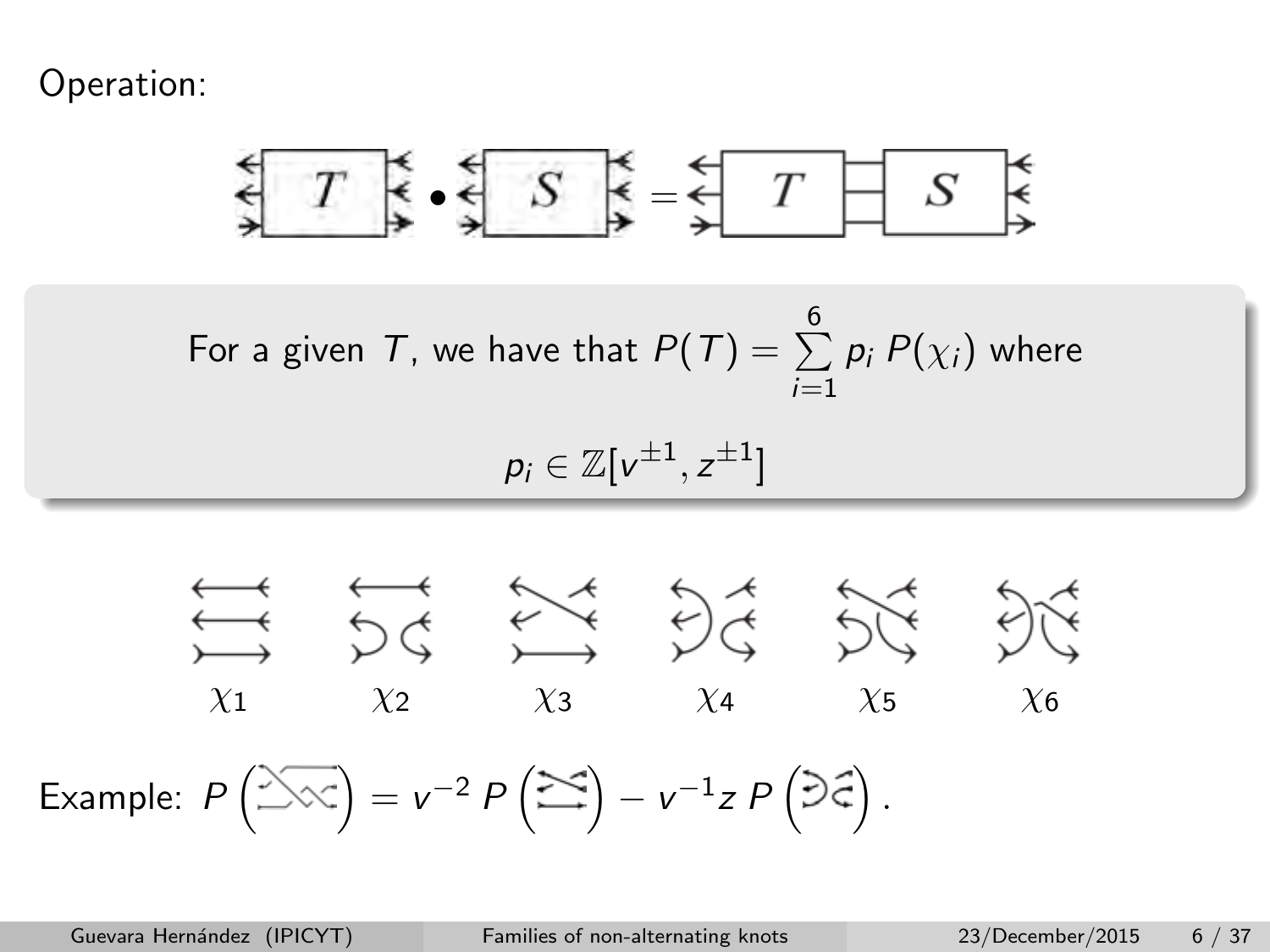Let  $T_1$  and  $T_2$  be two 3-tangles, such that

$$
P(T_1) = \sum_{i=1}^{6} p_i P(\chi_i) \text{ and } P(T_2) = \sum_{i=1}^{6} q_i P(\chi_i), \text{ then}
$$

$$
P(T_1 \cdot T_2) =
$$
\n
$$
[p_1 q_1 + p_3 q_3 v^2] P(\chi_1)
$$
\n
$$
+[p_1 q_2 + p_2 (q_1 + q_4 + q_2 \delta) + p_3 q_4 v^2 + p_5 (q_2 + q_3 v^2 + (vz + v^2 \delta) q_4)] P(\chi_2)
$$
\n
$$
+[p_1 q_3 + p_3 q_1 + vzp_3 q_3] P(\chi_3)
$$
\n
$$
+[p_1 q_4 + p_3 (q_2 + vzq_4) + p_4 (q_1 + q_4 + q_2 \delta) + p_6 (q_2 + q_3 v^2 + (vz + v^2 \delta) q_4)] P(\chi_4)
$$
\n
$$
+[p_1 q_5 + p_2 (q_3 + q_6 + q_5 \delta) + p_3 q_6 v^2 + p_5 (q_1 + q_5 + vzq_3 + (vz + v^2 \delta) q_6)] P(\chi_5)
$$
\n
$$
+[p_1 q_6 + p_3 (q_5 + vzq_6) + p_4 (q_3 + q_6 + q_5 \delta) + p_6 (q_1 + q_5 + vzq_3 + (vz + v^2 \delta) q_6)] P(\chi_6),
$$
\nwhere  $\delta = \frac{v^{-1} - v}{z}$ .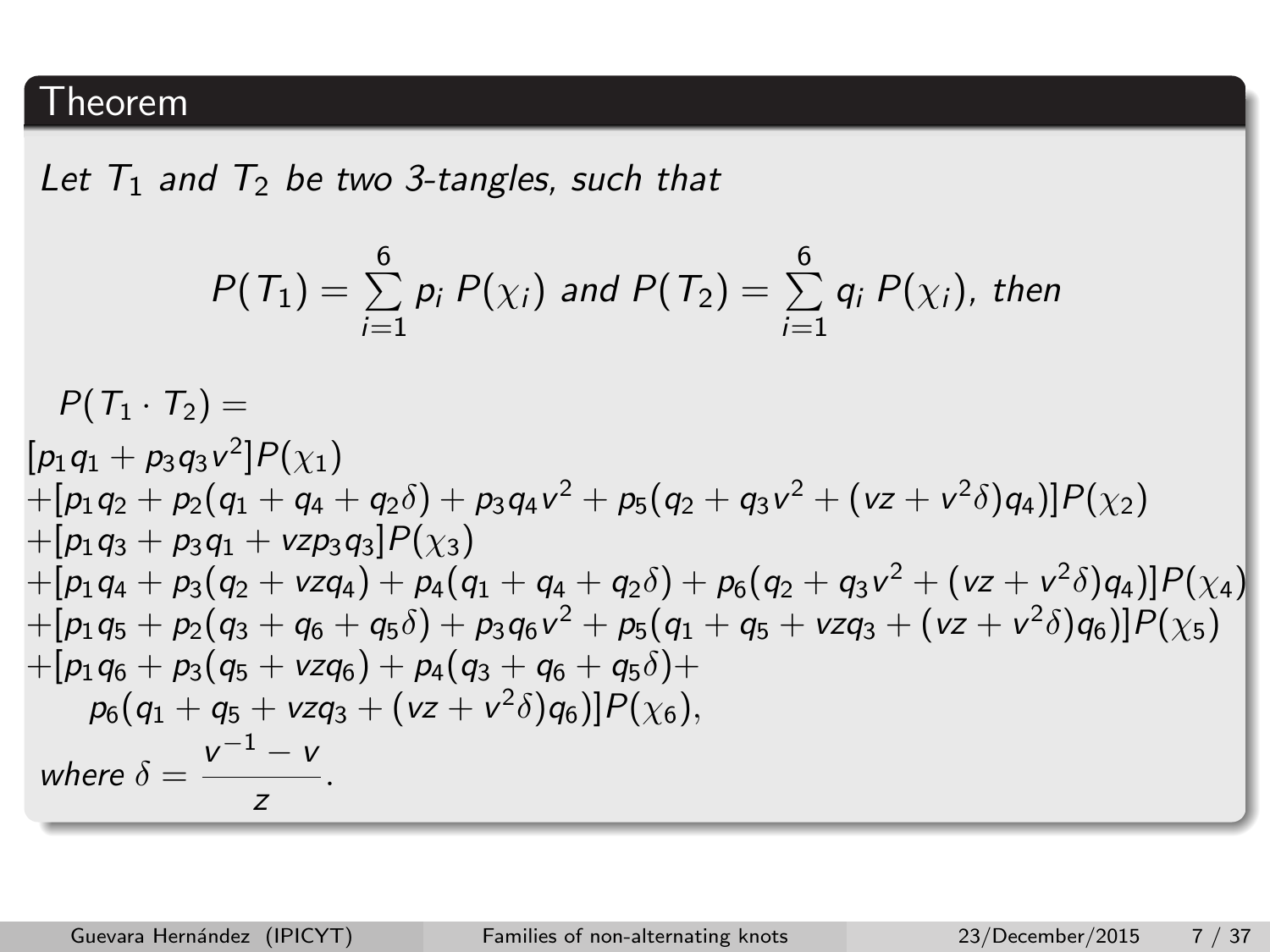Proof.

$$
p_{1}q_{1}P\left(\frac{P(T_{1} \cdot T_{2})}{P(T_{2})} + p_{1}q_{2}P\left(\frac{P(T_{1} \cdot T_{2})}{P(T_{2})}\right) + p_{1}q_{3}P\left(\frac{P(T_{2} \cdot T_{2})}{P(T_{2})}\right) + p_{1}q_{4}P\left(\frac{P(T_{2} \cdot T_{2})}{P(T_{2})}\right) + p_{2}q_{1}P\left(\frac{P(T_{2} \cdot T_{2})}{P(T_{2})}\right) + p_{2}q_{1}P\left(\frac{P(T_{2} \cdot T_{2})}{P(T_{2})}\right) + p_{2}q_{1}P\left(\frac{P(T_{2} \cdot T_{2})}{P(T_{2})}\right) + p_{2}q_{1}P\left(\frac{P(T_{2} \cdot T_{2})}{P(T_{2})}\right) + p_{2}q_{1}P\left(\frac{P(T_{2} \cdot T_{2})}{P(T_{2})}\right) + p_{3}q_{2}P\left(\frac{P(T_{2} \cdot T_{2})}{P(T_{2})}\right) + p_{3}q_{3}P\left(\frac{P(T_{2} \cdot T_{2})}{P(T_{2})}\right) + p_{3}q_{4}P\left(\frac{P(T_{2} \cdot T_{2})}{P(T_{2})}\right) + p_{4}q_{1}P\left(\frac{P(T_{2} \cdot T_{2})}{P(T_{2})}\right) + p_{4}q_{1}P\left(\frac{P(T_{2} \cdot T_{2})}{P(T_{2})}\right) + p_{4}q_{2}P\left(\frac{P(T_{2} \cdot T_{2})}{P(T_{2})}\right) + p_{4}q_{3}P\left(\frac{P(T_{2} \cdot T_{2})}{P(T_{2})}\right) + p_{5}q_{1}P\left(\frac{P(T_{2} \cdot T_{2})}{P(T_{2})}\right) + p_{5}q_{1}P\left(\frac{P(T_{2} \cdot T_{2})}{P(T_{2})}\right) + p_{5}q_{1}P\left(\frac{P(T_{2} \cdot T_{2})}{P(T_{2})}\right) + p_{5}q_{1}P\left(\frac{P(T_{2} \cdot T_{2})}{P(T_{2})}\right) + p_{5}q_{1}P\left(\frac{P(T_{2} \cdot T_{2})}{P(T_{2})}\right) + p_{5}q_{1}P\left(\frac{P(T_{2} \cdot T_{2})}{
$$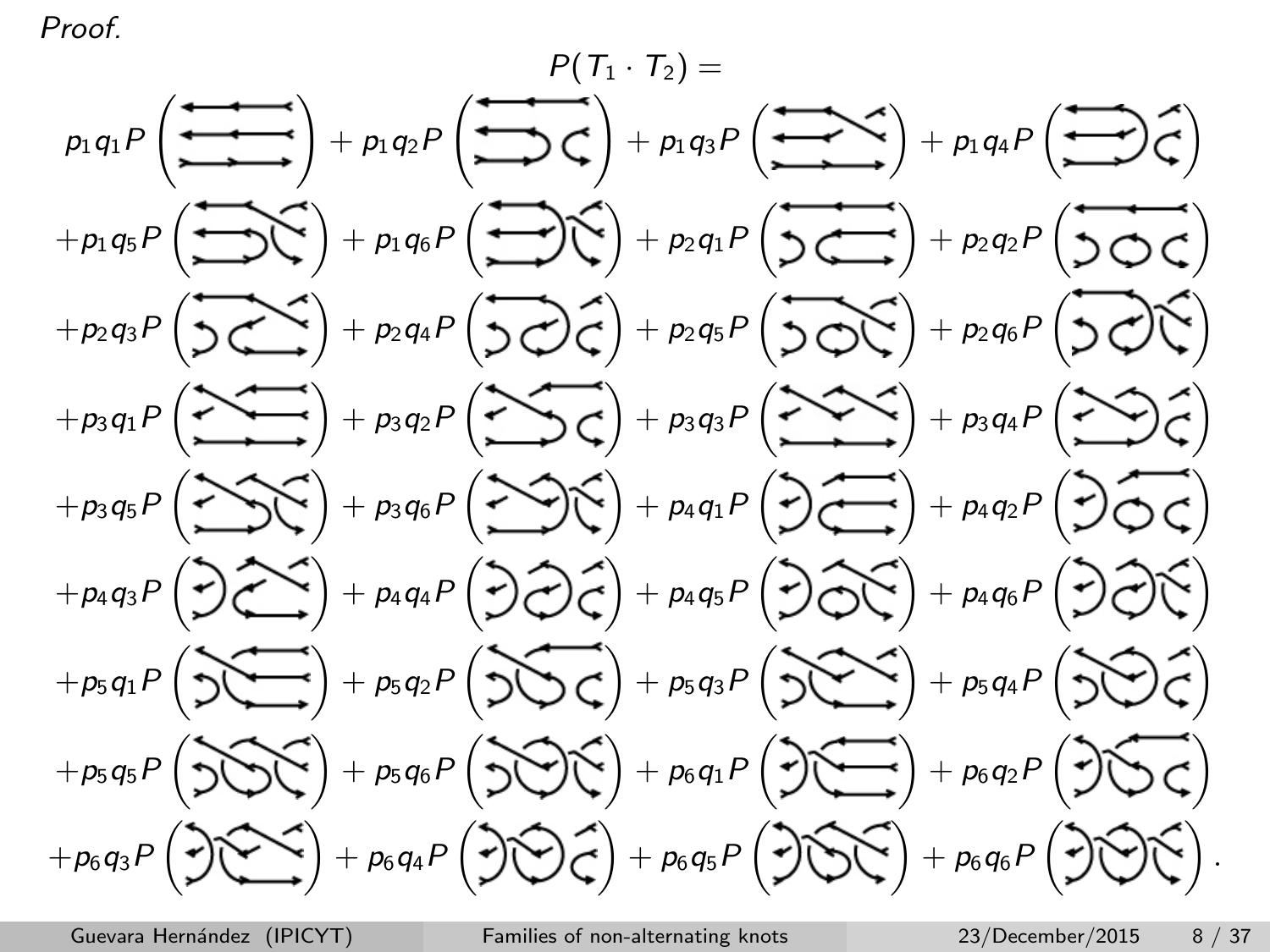# Closures of T

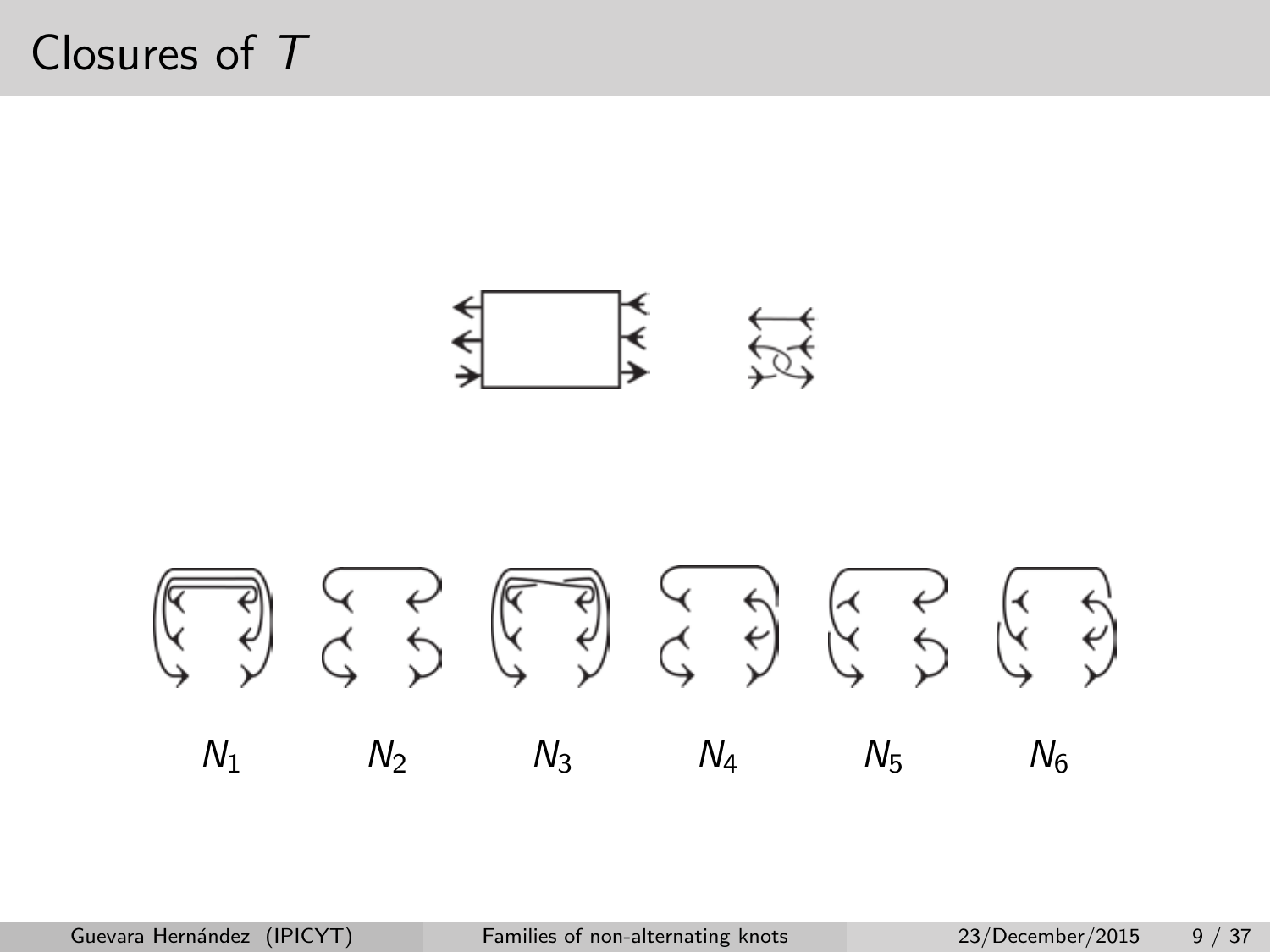## Lemma

Let T be a 3-tangle. If 
$$
P(T) = \sum_{i=1}^{6} p_i P(\chi_i)
$$
 then

$$
P(N_1(T)) = \delta^2 p_1 + \delta p_2 + \delta p_3 + p_4 + p_5 + (v^2 \delta + vz)p_6,
$$
  
\n
$$
P(N_2(T)) = \delta p_1 + \delta^2 p_2 + p_3 + \delta p_4 + \delta p_5 + p_6,
$$
  
\n
$$
P(N_3(T)) = \delta p_1 + p_2 + (v^2 \delta^2 + vz \delta)p_3 + (v^2 \delta + vz)p_4 + (v^2 \delta + vz)p_5 + (v^2 + vz(v^2 \delta + vz))p_6,
$$
  
\n
$$
P(N_4(T)) = p_1 + \delta p_2 + (v^2 \delta + vz)p_3 + p_4 + (v^2 \delta^2 + vz \delta)p_5 + (v^2 \delta + vz)p_6,
$$
  
\n
$$
P(N_5(T)) = p_1 + \delta p_2 + (v^2 \delta + vz)p_3 + (v^2 \delta^2 + vz \delta)p_4 + p_5 + (v^2 \delta + vz)p_6,
$$
  
\n
$$
P(N_6(T)) = (v^2 \delta + vz)p_1 + p_2 + (v^2 + vz(v^2 \delta + vz))p_3 + (v^2 \delta + vz)p_4 + (v^2 \delta + vz)p_5 + (v^2(v^2 \delta^2 + vz \delta) + vz(v^2 \delta + vz))p_6.
$$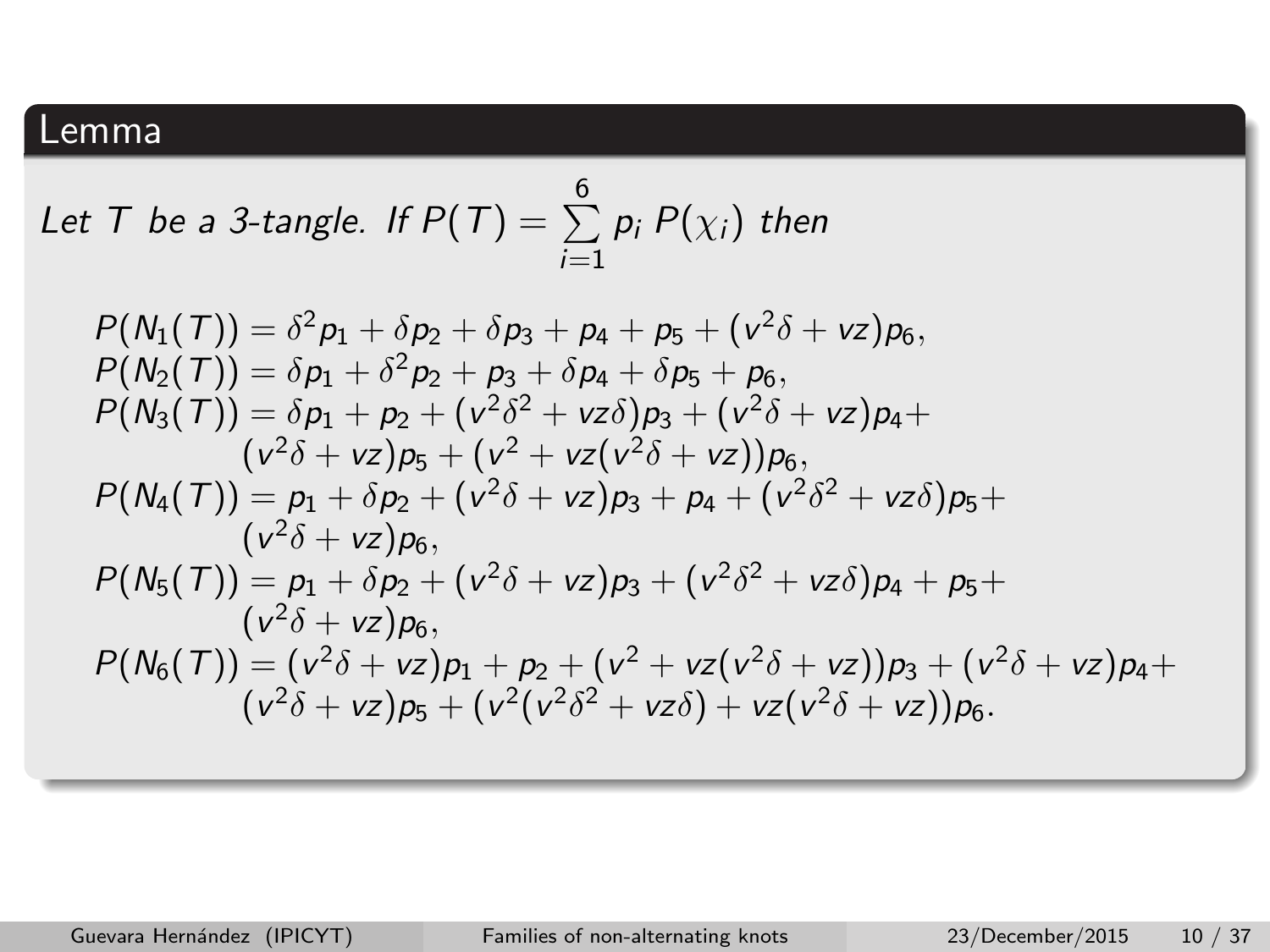*Proof.* Suppose that 
$$
P(T) = \sum_{i=1}^{6} p_i P(\chi_i)
$$
, then  
\n
$$
P(N_j(T)) = \sum_{i=1}^{6} p_i P(N_j(\chi_i))
$$
 We prove for  $N_1(T)$ , the other cases are analogous.

anogou



Furthermore,  $P(N_1(T)) = \delta^2 p_1 + \delta p_2 + \delta p_3 + p_4 + p_5 + (v^2 \delta + vz) p_6$ .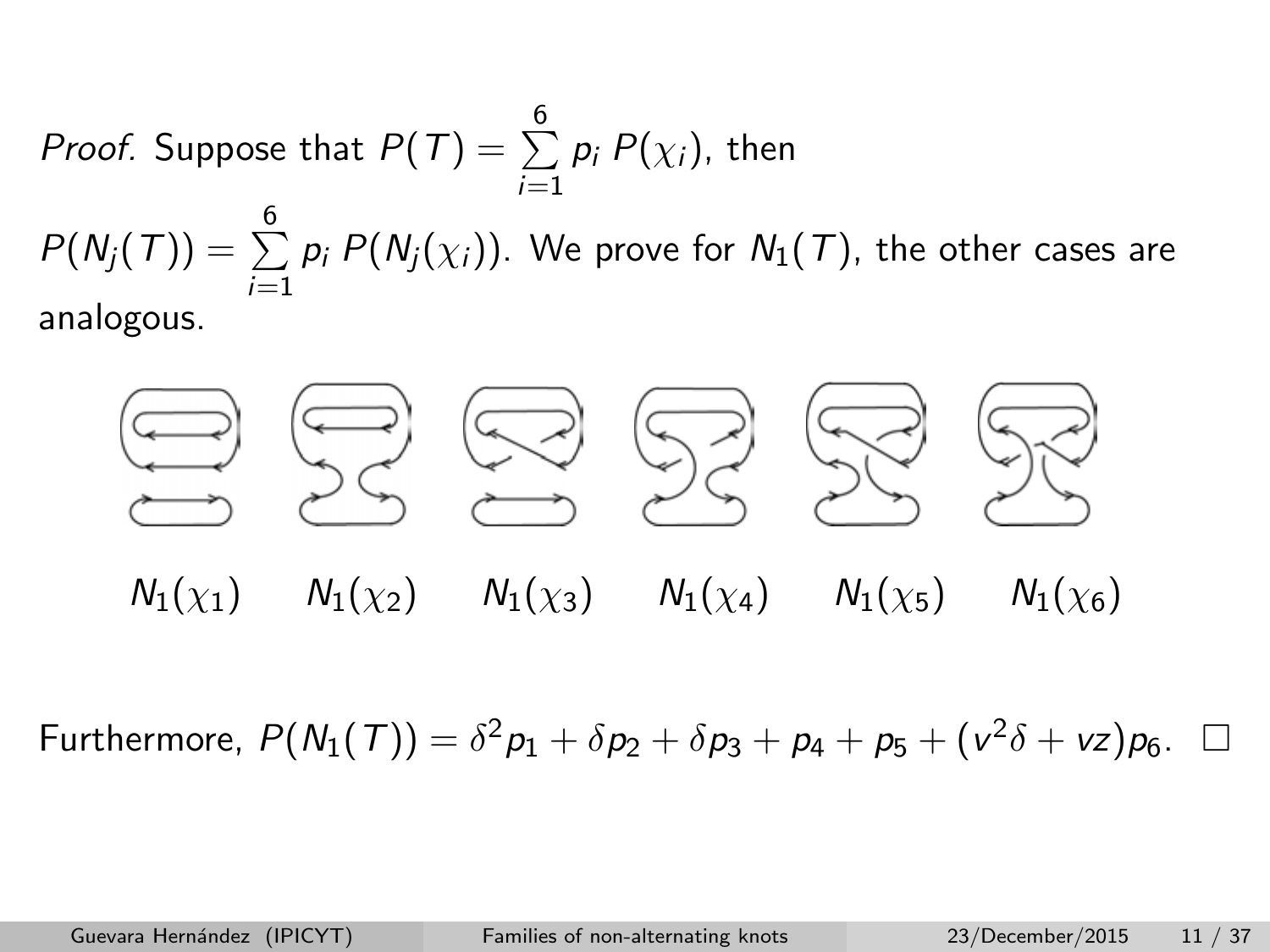Let  $T_1$  and  $T_2$  be two 3-tangles. If

$$
P(T_1) = \sum_{i=1}^{6} p_i P(\chi_i) \text{ and } P(T_2) = \sum_{i=1}^{6} q_i P(\chi_i), \text{ then,}
$$

$$
P(N_1(T_1 \cdot T_2)) = \sum_{i=1}^{6} p_i P(N_i(T_2)).
$$

Proof. Previous results.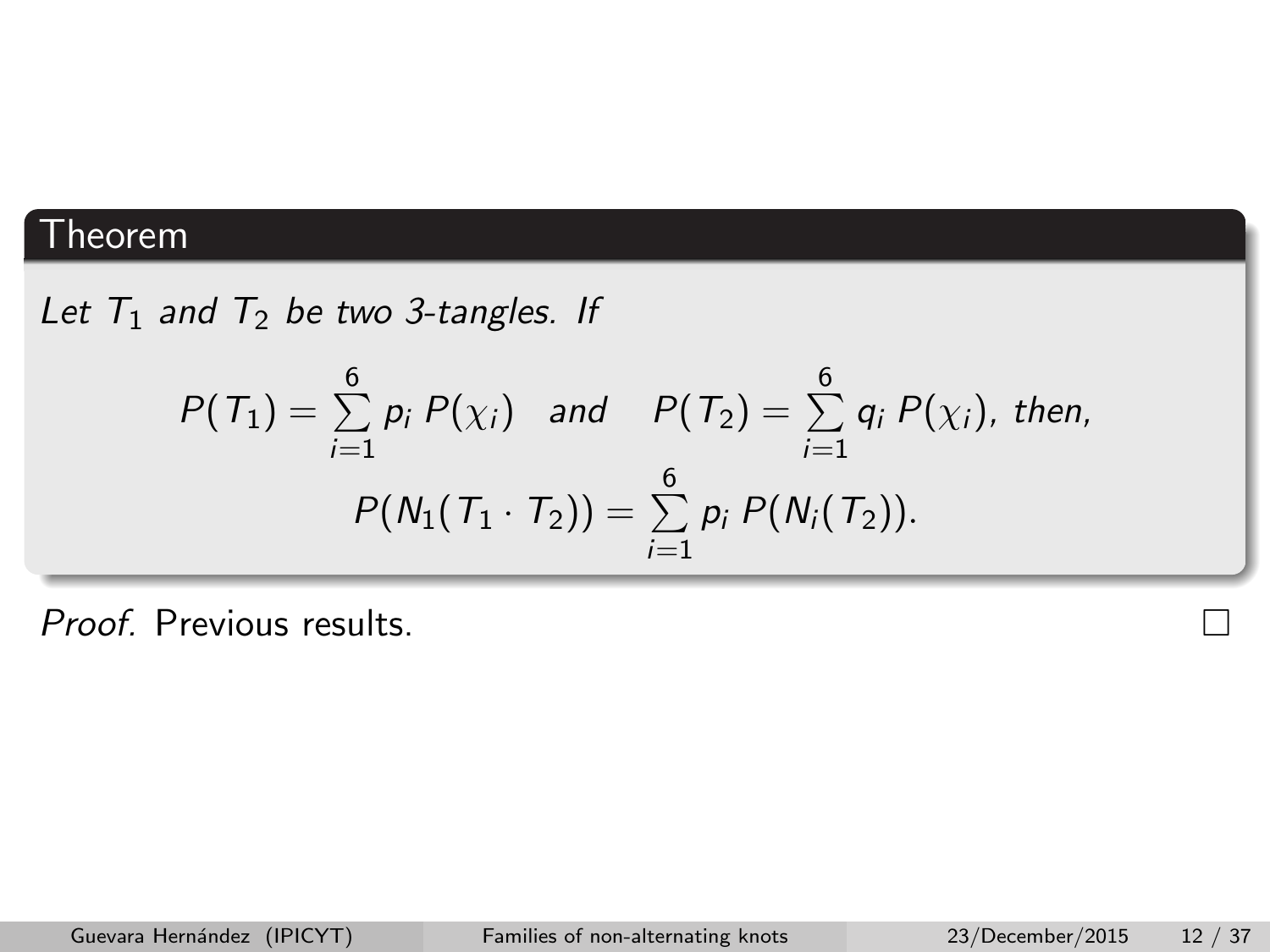Let  $D=\mathcal{E}^{2k}$  be a 3-tangle with  $k\in\mathbb{N}$ . Then  $P(D)=\sum A_{i_k}P(\chi_i)$ , where: 6  $i=1$ 

$$
A_{1_k} = A_{1_{k-1}}v^{-2} + A_{3_{k-1}}v^{-1}z,
$$
  
\n
$$
A_{2_k} = [-A_{3_k} - (\delta + zv^{-1})(1 - A_{1_k})]/((1 - \delta^2)),
$$
  
\n
$$
A_{3_k} = A_{1_{k-1}}v^{-3}z + (1 + z^2)v^{-2}A_{3_{k-1}},
$$
  
\n
$$
A_{4_k} = [\delta A_{3_k} + v^{-2}(1 - A_{1_k})]/(1 - \delta^2),
$$
  
\n
$$
A_{5_k} = [\delta A_{3_k} + v^{-2}(1 - A_{1_k})]/(1 - \delta^2),
$$
  
\n
$$
A_{6_k} = -A_{3_k} - \delta[\delta A_{3_k} + v^{-2}(1 - A_{1_k})]/(1 - \delta^2),
$$
  
\nwith  $A_{3_0} = 0$ ,  $A_{1_0} = 1$  and  $\delta = \frac{v^{-1} - v}{z}$ ,

Proof. Induction.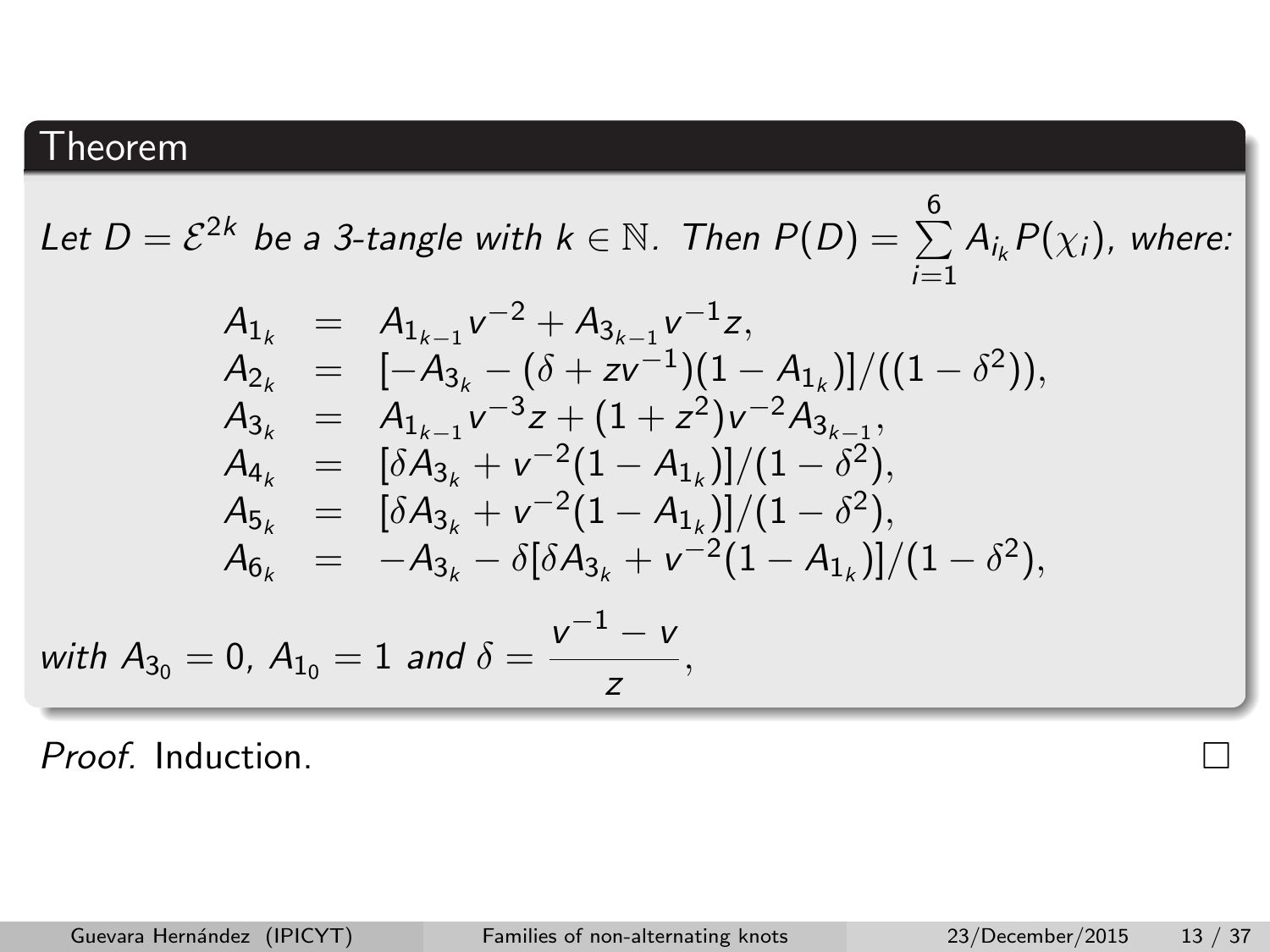$$
A_{1_k} = A_{1_{k-1}}v^{-2} + A_{3_{k-1}}v^{-1}z,
$$
  
\n
$$
A_{3_k} = A_{1_{k-1}}v^{-3}z + (1+z^2)v^{-2}A_{3_{k-1}},
$$
  
\n
$$
\begin{pmatrix} A_{1_k} \\ A_{3_k} \end{pmatrix} = \begin{pmatrix} v^{-2} & v^{-1}z \\ v^{-3}z & v^{-2}(1+z^2) \end{pmatrix}^k \begin{pmatrix} A_{1_0} \\ A_{3_0} \end{pmatrix}
$$

### Lemma

If 
$$
A_{1_0} = 1
$$
 and  $A_{3_0} = 0$  then  $A_{1_k} = v^{-2k} \alpha_{1_k}$  and  $A_{3_k} = v^{-(2k+1)} \alpha_{3_k}$ .

$$
\begin{pmatrix} \alpha_{1_k} \\ \alpha_{3_k} \end{pmatrix} = \begin{pmatrix} 1 & z \\ z & 1+z^2 \end{pmatrix}^k \begin{pmatrix} \alpha_{1_0} \\ \alpha_{3_0} \end{pmatrix}
$$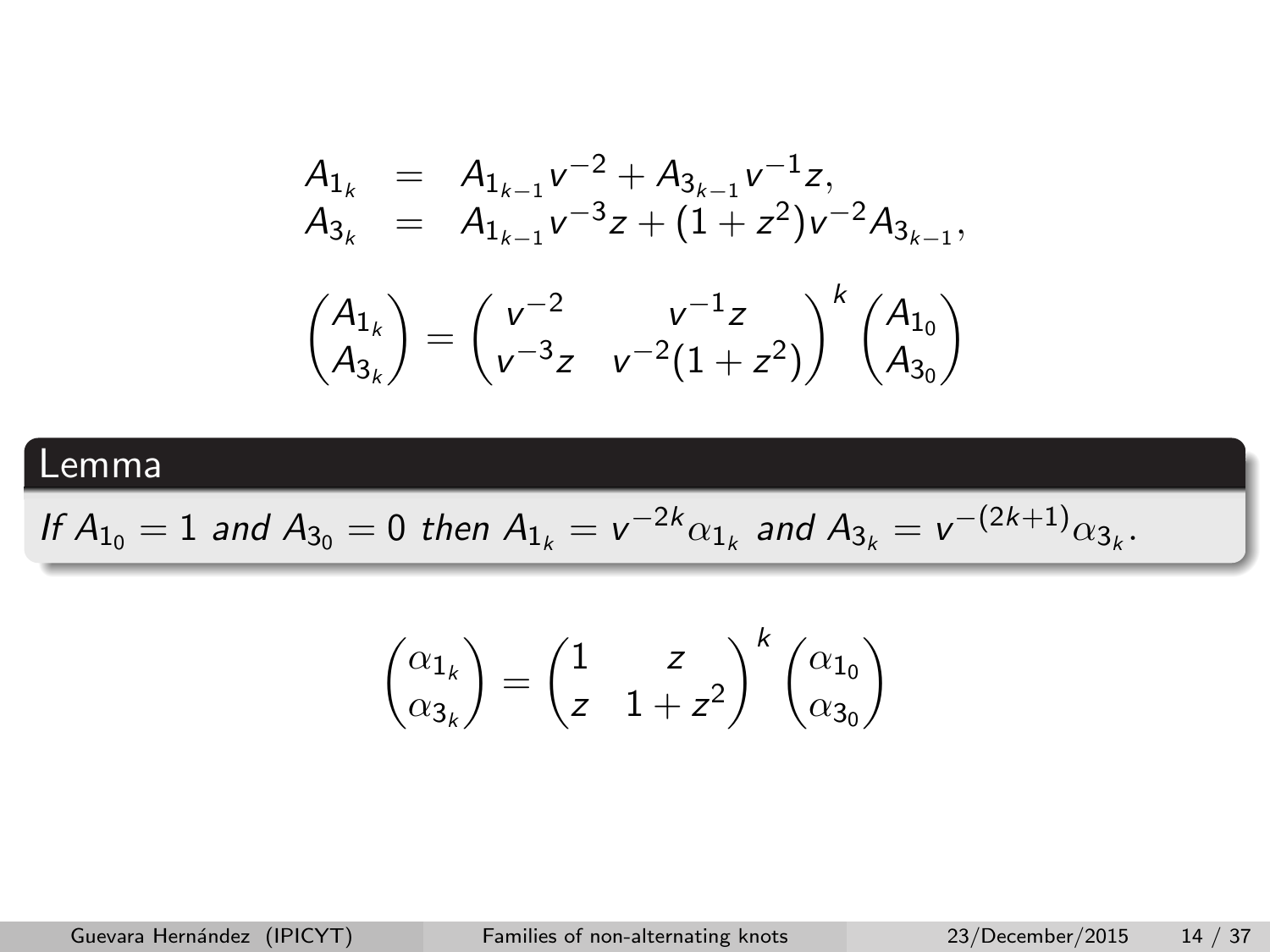### Lemma

i) 
$$
P(\mathcal{T}(2I)) = A_{11} v^{41} P(\chi_1) + A_{31} v^{41} P(\chi_3)
$$
.

ii) 
$$
P(\mathcal{T}(2l+1)) = A_{3_l} v^{4l+2} P(\chi_1) + A_{1_{l+1}} v^{4l+2} P(\chi_3)
$$
.

iii) 
$$
P(\mathcal{T}(-2I)) = A_{I_{l+1}}v^2 P(\chi_1) - A_{3_l} P(\chi_3).
$$

iv) 
$$
P(\mathcal{T}(-(2l+1))) = -A_{3_l}v^2 P(\chi_1) + A_{1_{l+1}} P(\chi_3)
$$

v) 
$$
P(\mathcal{T}(0, 2l)) = v^{2l} P(\chi_1) + z \sum_{i=1}^{l} v^{2i-1} P(\chi_2).
$$

vi) 
$$
P(\mathcal{T}(0,-2l)) = v^{-2l} P(\chi_1) - z \sum_{i=1}^{l} v^{-(2i-1)} P(\chi_2),
$$

where  $A_{1_0} = 1, A_{3_0} = 0.$ 

Proof. Induction.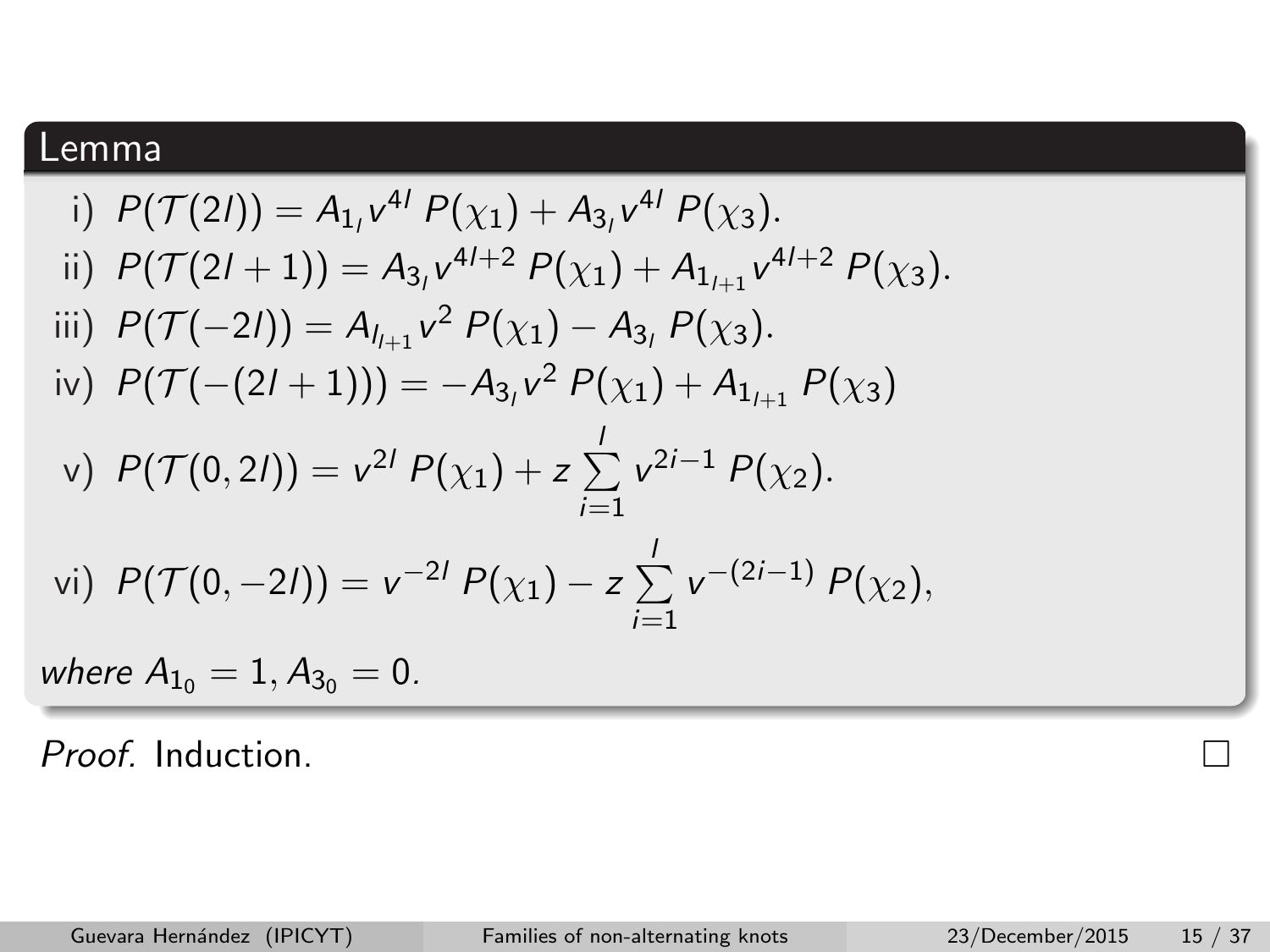Let T be a 3-tangle and  $k \in \mathbb{N} \cup \{0\}$ . If

$$
P(T) = \sum_{i=1}^{6} p_i P(\chi_i) \text{ and } P(\mathcal{E}^{2k}) = \sum_{i=1}^{6} A_{i_k} P(\chi_i),
$$

then

$$
P(N_1(T \cdot \mathcal{E}^{2k})) = \\ p_1 P(N_1(\mathcal{E}^{2k})) + p_2 \delta + p_3 P(N_3(\mathcal{E}^{2k})) + p_4 + p_5 + p_6(v^2 \delta + vz).
$$

Proof.  
\n
$$
P(N_1(T \cdot \mathcal{E}^{2k})) = \sum_{i=1}^{6} p_i P(N_i(\mathcal{E}^{2k})).
$$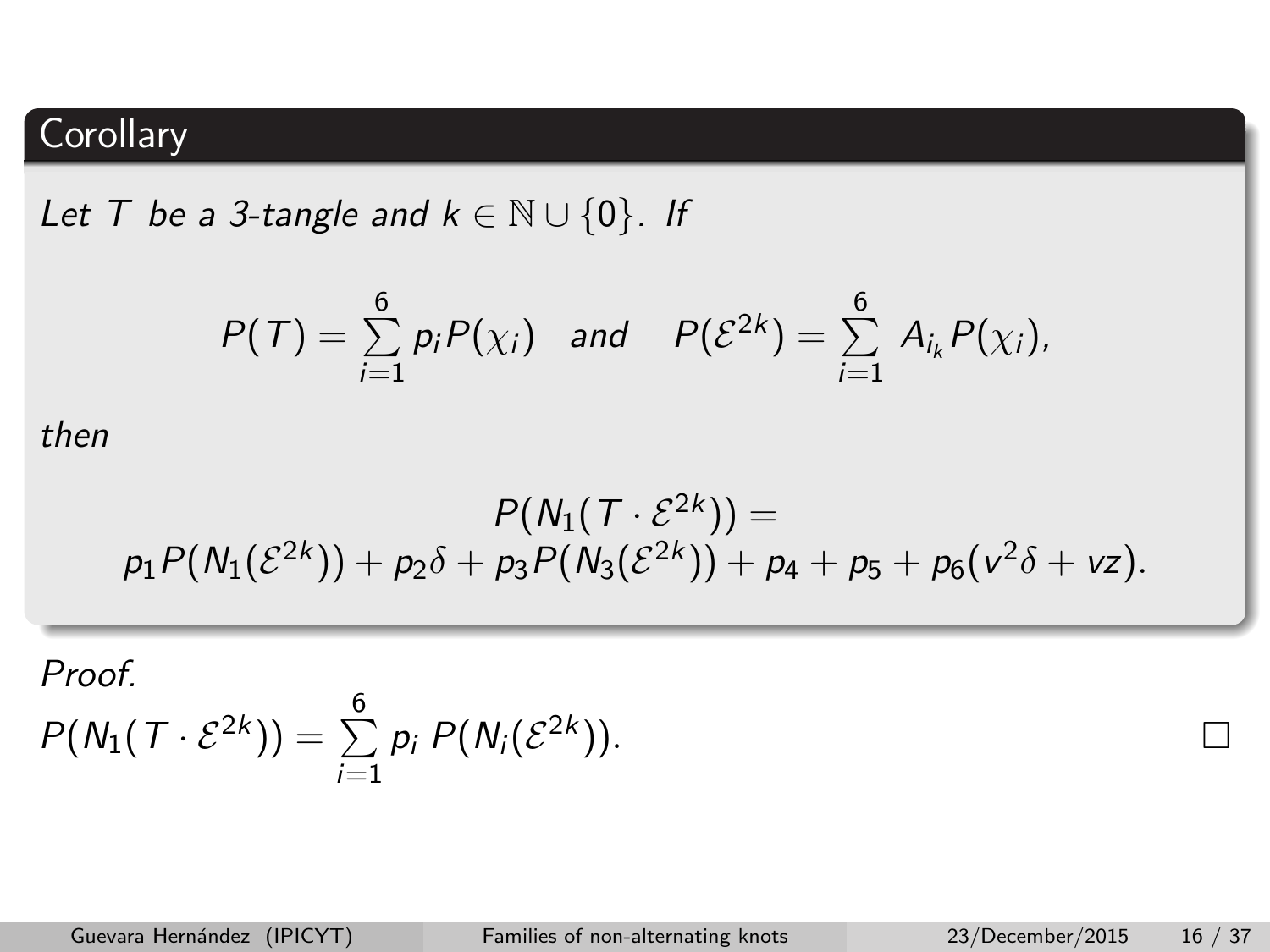# Conway-Alexander polynomial

$$
P(L; v, z) \in \mathbb{Z}[v^{\pm 1}, z^{\pm 1}]
$$

$$
\nabla(L; z) \in \mathbb{Z}[z]
$$

$$
\Delta(L; t) \in \mathbb{Z}[t^{\pm \frac{1}{2}}]
$$

$$
\nabla(L; z) = P(L; 1, z)
$$

$$
\Delta(L; t) = P(L; 1, t^{\frac{1}{2}} - t^{-\frac{1}{2}})
$$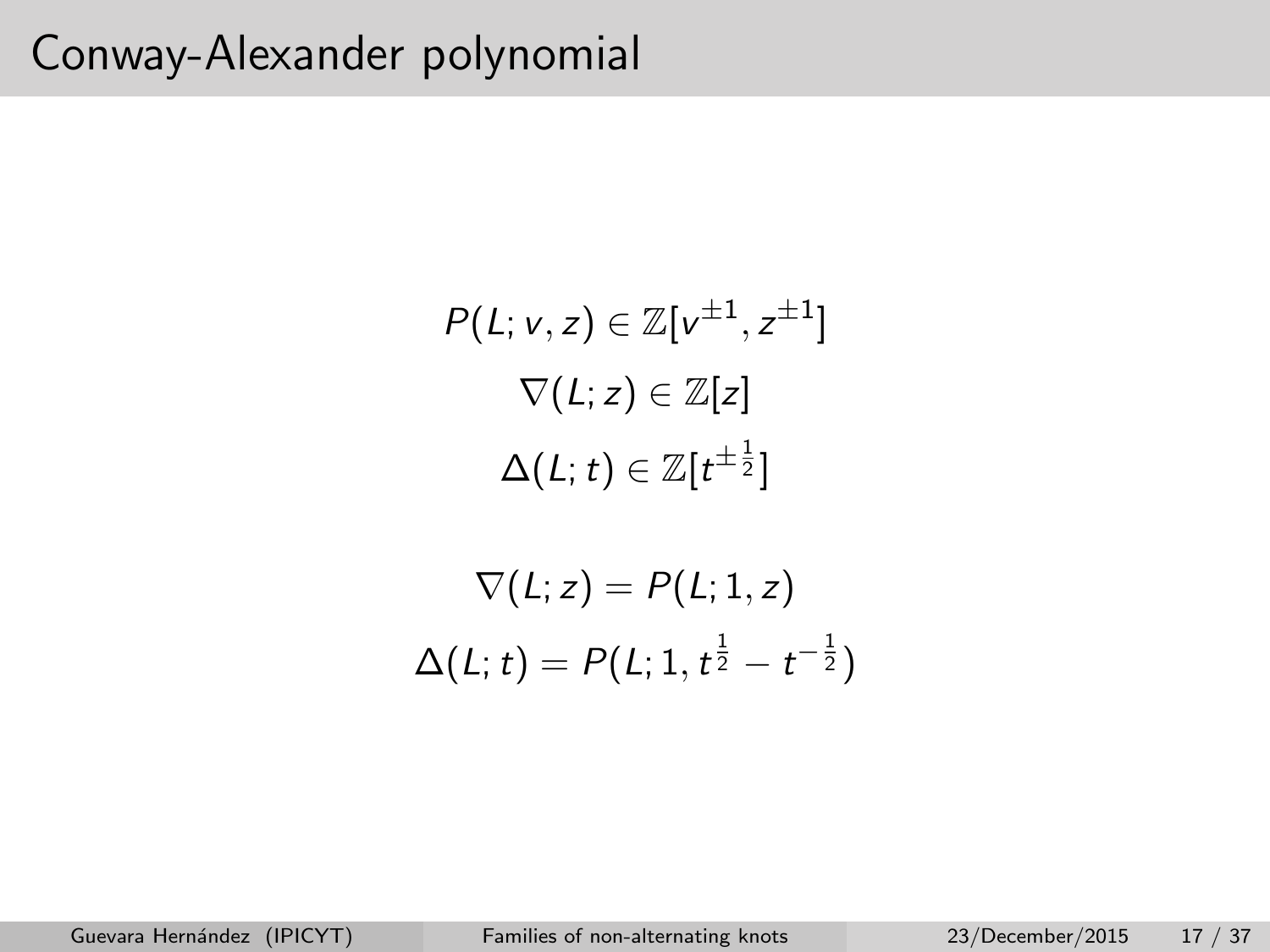$$
\delta = \frac{v^{-1} - v}{z_{\alpha_{1_k}}}
$$
  
\n
$$
A_{1_k} = v^{-2k} \alpha_{1_k}
$$
  
\n
$$
A_{3_k} = v^{-(2k+1)} \alpha_{3_k}
$$

$$
\begin{pmatrix} \alpha_{1_k} \\ \alpha_{3_k} \end{pmatrix} = \begin{pmatrix} 1 & z \\ z & 1+z^2 \end{pmatrix}^k \begin{pmatrix} \alpha_{1_0} \\ \alpha_{3_0} \end{pmatrix}
$$

$$
P(N_1(T \cdot \mathcal{E}^{2k})) =
$$
  
\n
$$
p_1 P(N_1(\mathcal{E}^{2k})) + p_2 \delta + p_3 P(N_3(\mathcal{E}^{2k})) + p_4 + p_5 + p_6(v^2 \delta + vz).
$$
  
\n
$$
\nabla(N_1(T \cdot \mathcal{E}^{2k})) = p_1 \nabla(N_1(\mathcal{E}^{2k})) + p_3 \nabla(N_3(\mathcal{E}^{2k})) + p_4 + p_5 + z p_6.
$$
  
\n
$$
\nabla(N_1(T \cdot \mathcal{E}^{2k})) =
$$
  
\n
$$
p_1(2(1 - \alpha_{1k}) - z\alpha_{3k}) + p_3(-(2 + z^2)\alpha_{3k} + z(1 - \alpha_{1k})) + \nabla(N_1(T)).
$$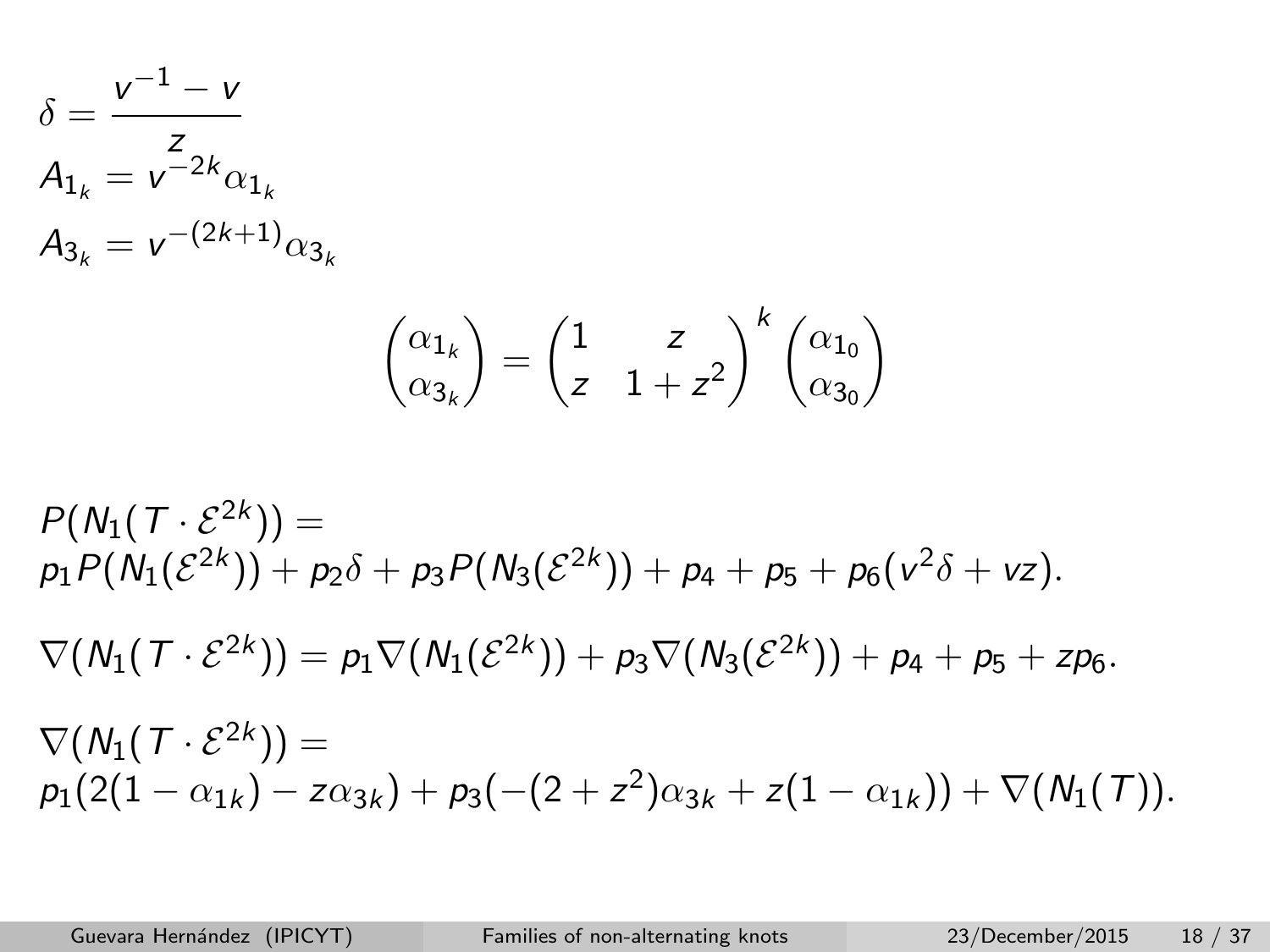# Alexander polynomial

With the change  $z=t^{\frac{1}{2}}-t^{-\frac{1}{2}}$ , we have:

## **Proposition**

For all  $k \in \mathbb{N}$  we have

$$
\alpha_{1_k} = \left[ \sum_{i=1}^k (t^{-(i-1)} + t^{i-1})(-1)^{k-i} \right] + (-1)^k, \tag{1}
$$
\n
$$
\alpha_{3_k} = -\sum_{i=1}^k (t^{-(i-\frac{1}{2})} - t^{i-\frac{1}{2}})(-1)^{k-i}.
$$
\n
$$
(2)
$$

$$
\alpha_{1_k} = \alpha_{1_{k-1}} + z\alpha_{3_{k-1}}, \tag{3}
$$

$$
\alpha_{3_k} = z\alpha_{1_{k-1}} + (1+z^2)\alpha_{3_{k-1}}.\tag{4}
$$

with  $\alpha_{10} = 1$  and  $\alpha_{30} = 0$ .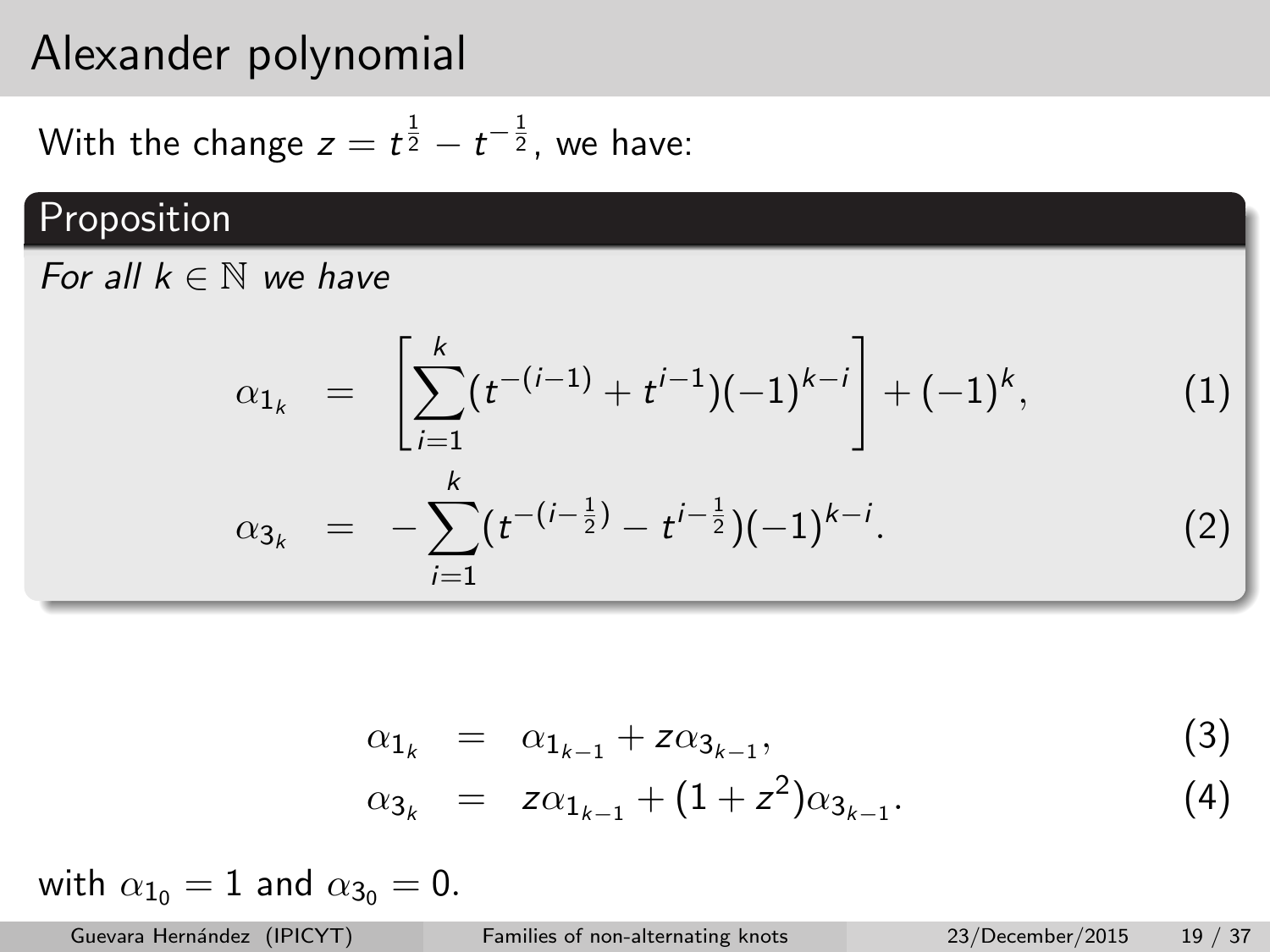# Non-alternating knots

### Theorem

[\[Murasugi,](#page-36-1) 1958] Suppose K is an alternating knot and

$$
\Delta_K(t) = a_{-m}t^{-m} + a_{-m+1}t^{-m+1} + \ldots + a_mt^m \text{ with } a_m \neq 0 \neq a_{-m}.
$$

Then

 $\bullet$  a<sub>-m</sub>, a<sub>-m+1</sub>, ..., a<sub>m</sub> are never equal to zero;

**2** the sign of two consecutive coefficients alternates, *i.e.*,

$$
a_i a_{i+1} < 0 \quad (i = -m, -m+1, \ldots, m-1).
$$

Note that if  $K$  is a knot such that its Alexander polynomial does not satisfy  $(1)$  or  $(2)$ , then K is non-alternating.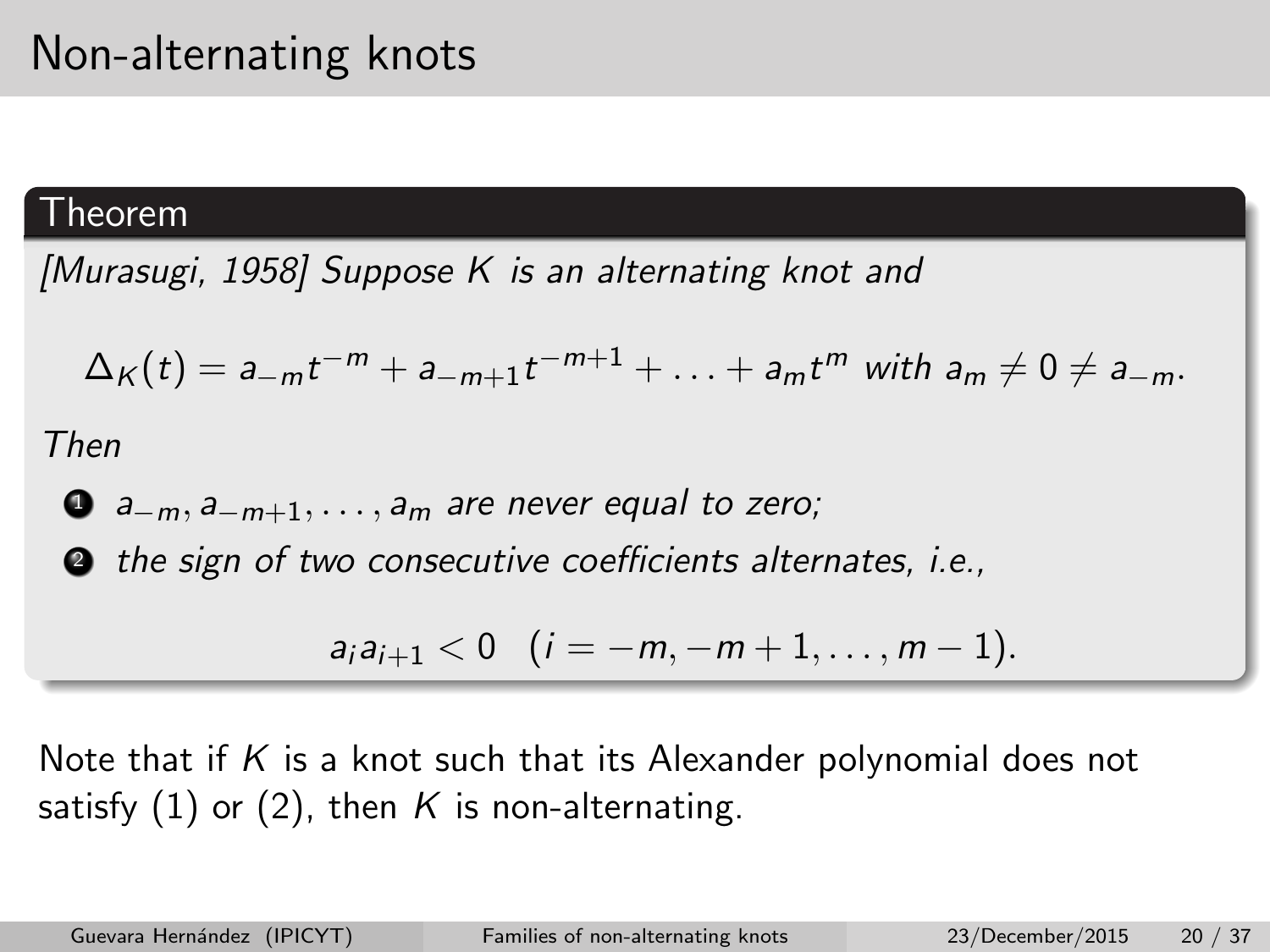#### Lemma

$$
\Delta(N_1(\mathcal{E}^{2k})) = -(t^{-k} + t^k) + 2 \text{ and}
$$
  
 
$$
\Delta(N_3(\mathcal{E}^{2k})) = (t^{-(k+\frac{1}{2})} - t^{(k+\frac{1}{2})}) + t^{\frac{1}{2}} - t^{-\frac{1}{2}} \text{ for } k \in \mathbb{N} \cup \{0\}.
$$

#### Theorem

Let T be a 3-tangle such that  $N_1(T)$  is a knot. Then there exists  $k \in \mathbb{N}$ such that for all  $L\geq k, L\in\mathbb{N}$  the family  $\{N_1(T\cdot\mathcal{E}^{2L})\}$  is non-alternating.

Proof.  $\nabla(N_1(T\cdot \mathcal{E}^{2k}))=p_1\nabla(N_1(\mathcal{E}^{2k}))+p_3\nabla(N_3(\mathcal{E}^{2k}))+\nabla(N_1(T)).$  $\Delta(N_1(\,T \cdot {\cal E}^{2k})) =$  $p_1(-(t^{-k}+t^{k})+2)+p_3(t^{-(k+\frac{1}{2})}-t^{(k+\frac{1}{2})})+t^{\frac{1}{2}}-t^{-\frac{1}{2}})+\Delta(N_1(\mathcal{T})).$  $\Box$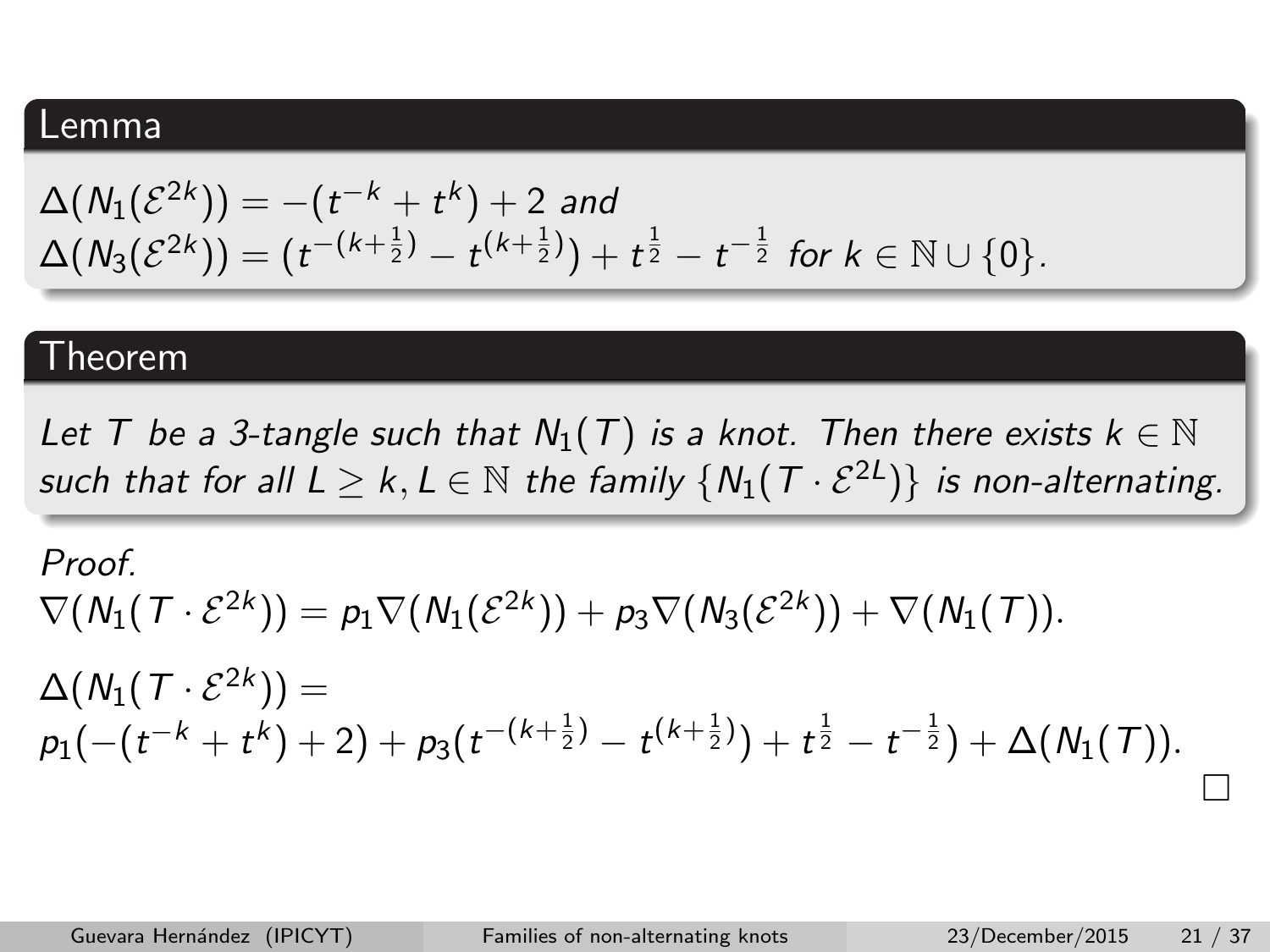#### Lemma

For all  $l, k, r \in \mathbb{N}$  with  $n_i, m_i \in \mathbb{N}, i = 1, ..., r$ , if  $r \ge 1$  the  $span(\Delta(N_1(\mathcal{T}(2l+1,2n_1,2m_1,...,2n_r,2m_r)\cdot c)))=2g_r+2$  and  $span(\Delta(N_1(\mathcal{T}(2l+1)\cdot c)))=2l$  if  $r=0$ , where  $g_r=l+\sum^r m_i$ .  $i=1$ 

#### Theorem

Let  $T = \mathcal{T}(2l + 1, 2n_1, 2m_1, ..., 2n_r, 2m_r) \cdot c$  be a 3-tangle, for all  $l, k, r \in \mathbb{N}$  with  $n_i, m_i, \in \mathbb{N}, i = 1, ..., r$  and  $k \geq 3$ . Then the family of knots  $\{N_1(T \cdot \mathcal{E}^{2k})\}$  is non-alternating.

Proof

$$
\Delta(N_1(T \cdot \mathcal{E}^{2k}))
$$
  
=  $\Delta(N_1(T)) - (t^{-g_r} + t^{g_r}) + (t^{-(g_r+1)} + t^{(g_r+1)})$   
+  $(t^{-(g_r+k)} + t^{(g_r+k)}) - (t^{-(g_r+k+1)} + t^{(g_r+k+1)}).$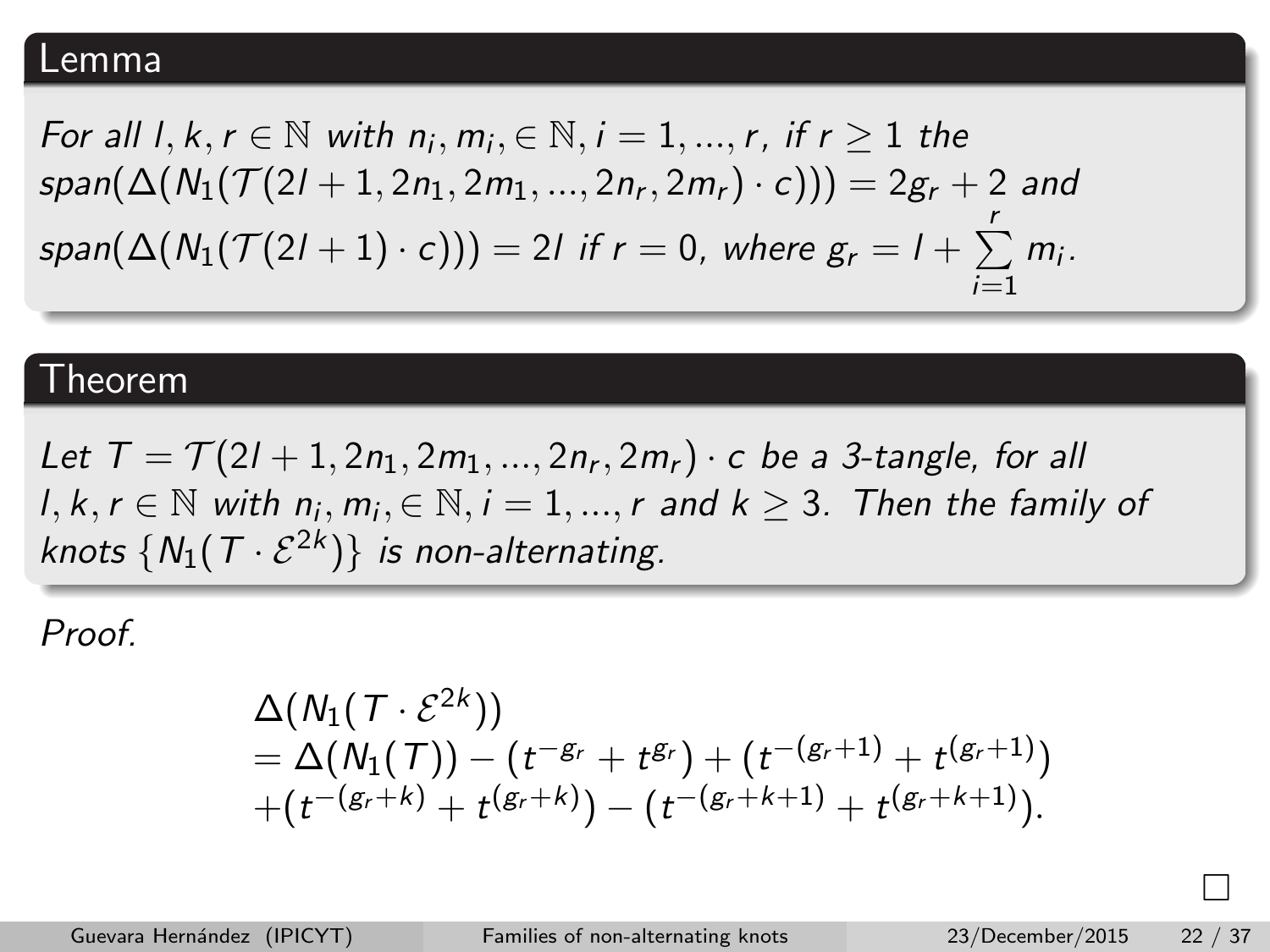For all  $l \in \mathbb{N} \cup \{0\}$  and  $k \in \mathbb{N}$  the knots  $\mathsf{N}_1(\mathcal{T}(2l+1)\cdot c\cdot \mathcal{E}^{2k})$  are non-alternating.

Proof From the previous results:

$$
\Delta(N_1(\mathcal{T}(2l+1)\cdot c\cdot \mathcal{E}^{2k})) = \left[\sum_{i=1}^l (t^{-i}+t^i)(-1)^{l-i}\right] + (-1)^l
$$
  
 
$$
+(-t^{-l}-t^l+t^{-(l+1)}+t^{(l+1)})
$$
  
 
$$
+ (t^{-(l+k)}+t^{(l+k)}-t^{-(l+k+1)}-t^{(l+k+1)}).
$$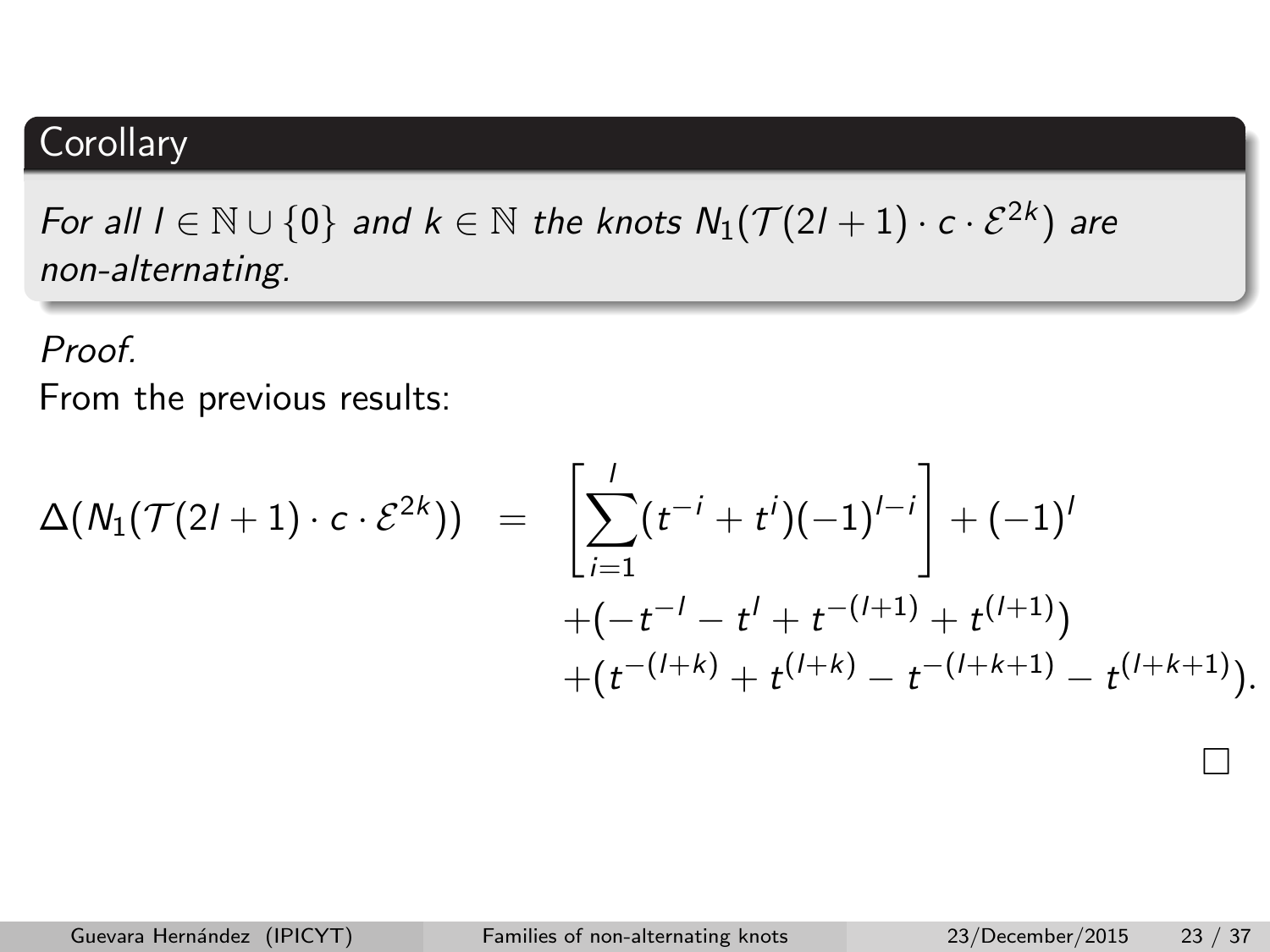For all  $l \in \mathbb{N}$  and  $k \in \mathbb{N} \cup \{0\}$  the knots  $\mathsf{N}_1(\mathcal{T}(2l+1,2,2) \cdot c \cdot \mathcal{E}^{2k})$  are non-alternating.

Proof.

$$
\Delta(N_1(\mathcal{T}(2l+1,2,2)\cdot c\cdot \mathcal{E}^{2k}))=
$$

$$
\left[\sum_{i=1}^{l} (t^{-(i-1)} + t^{(i-1)}) (-1)^{l-i}\right] + (-1)^{l} + 2(-t^{-(l+1)} - t^{l+1} + t^{-(l+2)} + t^{l+2}) + (t^{-(l+k+1)} + t^{l+k+1} - t^{-(l+k+2)} - t^{l+k+2}).
$$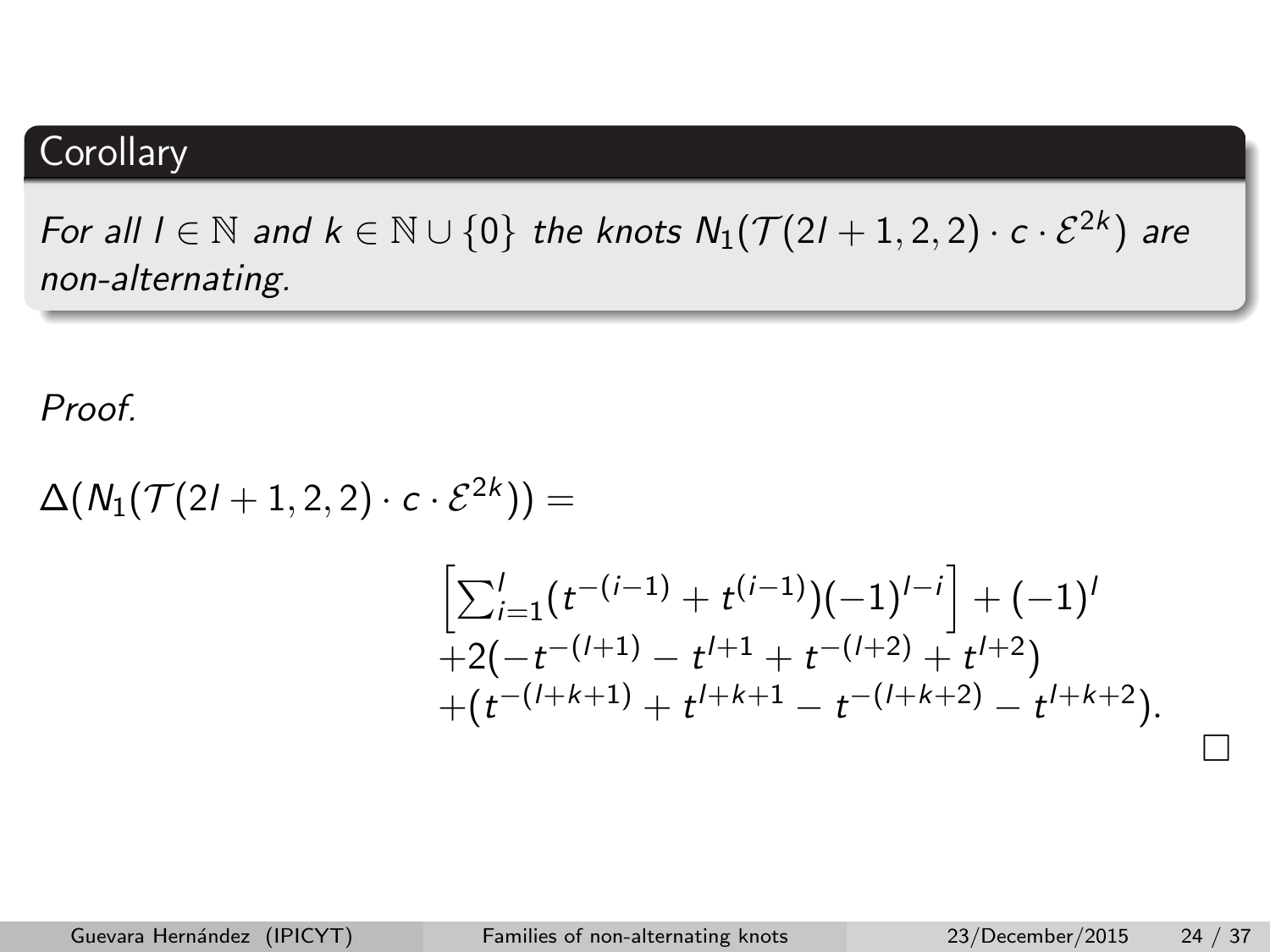## $alt(L)$  Alternation number

The alternation number of a link diagram  $D$  is the minimum number of crossing changes necessary to transform  $D$  into some (possibly non-alternating) diagram of an alternating link. The alternation number of a link L, denoted  $alt(L)$ , is the minimum alternation number of any diagram of L.

Kawauchi introduced the alternation number of a knot  $K$ [\[Kawauchi, 2010\]](#page-36-2).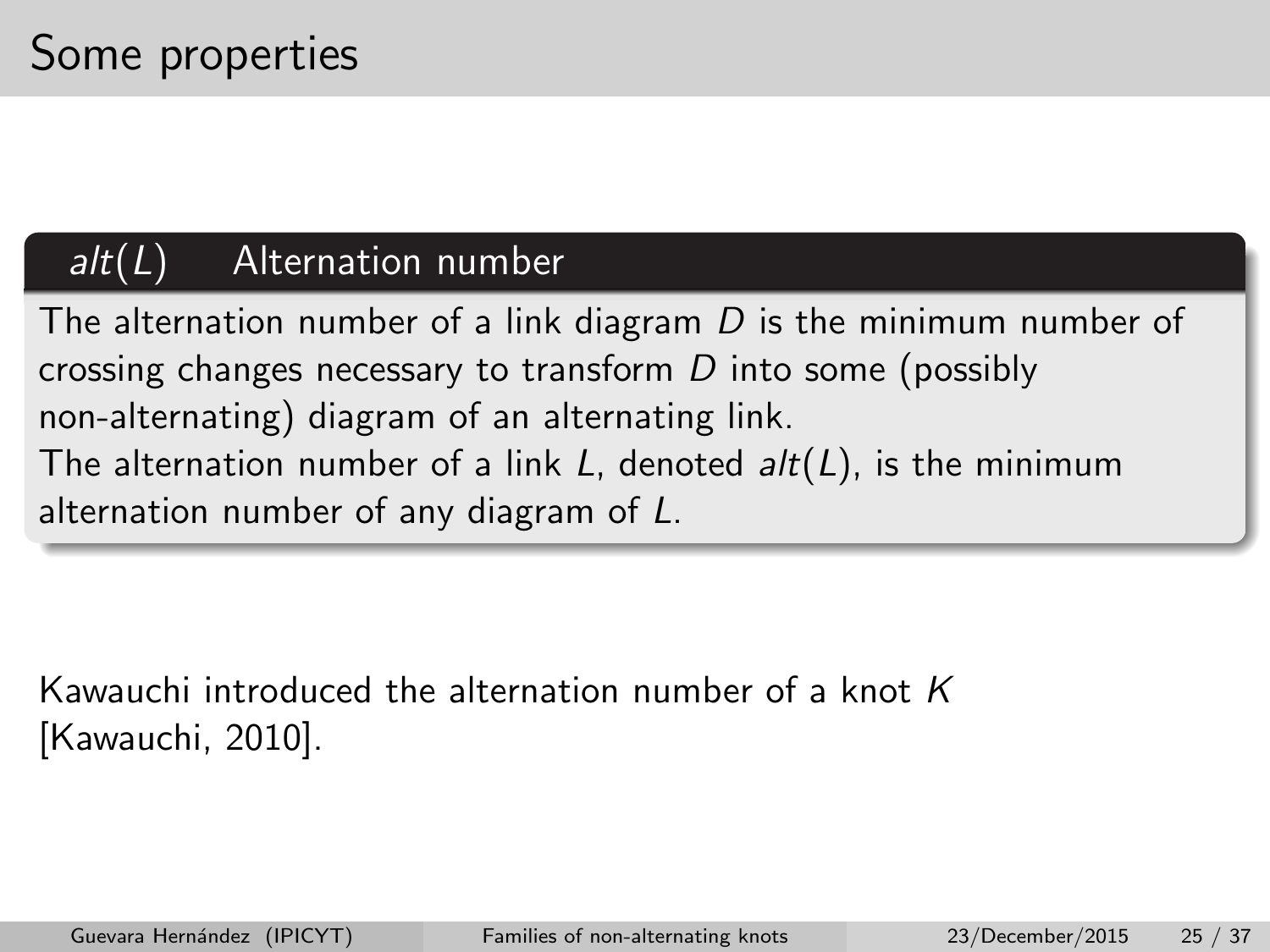If K is, either the knot  $\mathsf{N}_1(\mathcal{T}(2l+1,2,2)\cdot c\cdot \mathcal{E}^{2k})$  for  $l\in\mathbb{N}$  and  $k\in\mathbb{N}\cup\{0\}$  or the knot  $\mathsf{N}_1(\mathcal{T}(2l+1)\cdot c\cdot\mathcal{E}^{2k})$  for  $l\in\mathbb{N}\cup\{0\}$  and  $k\in\mathbb{N}$ , then  $alt(K) = 1$ .

Note that:



and



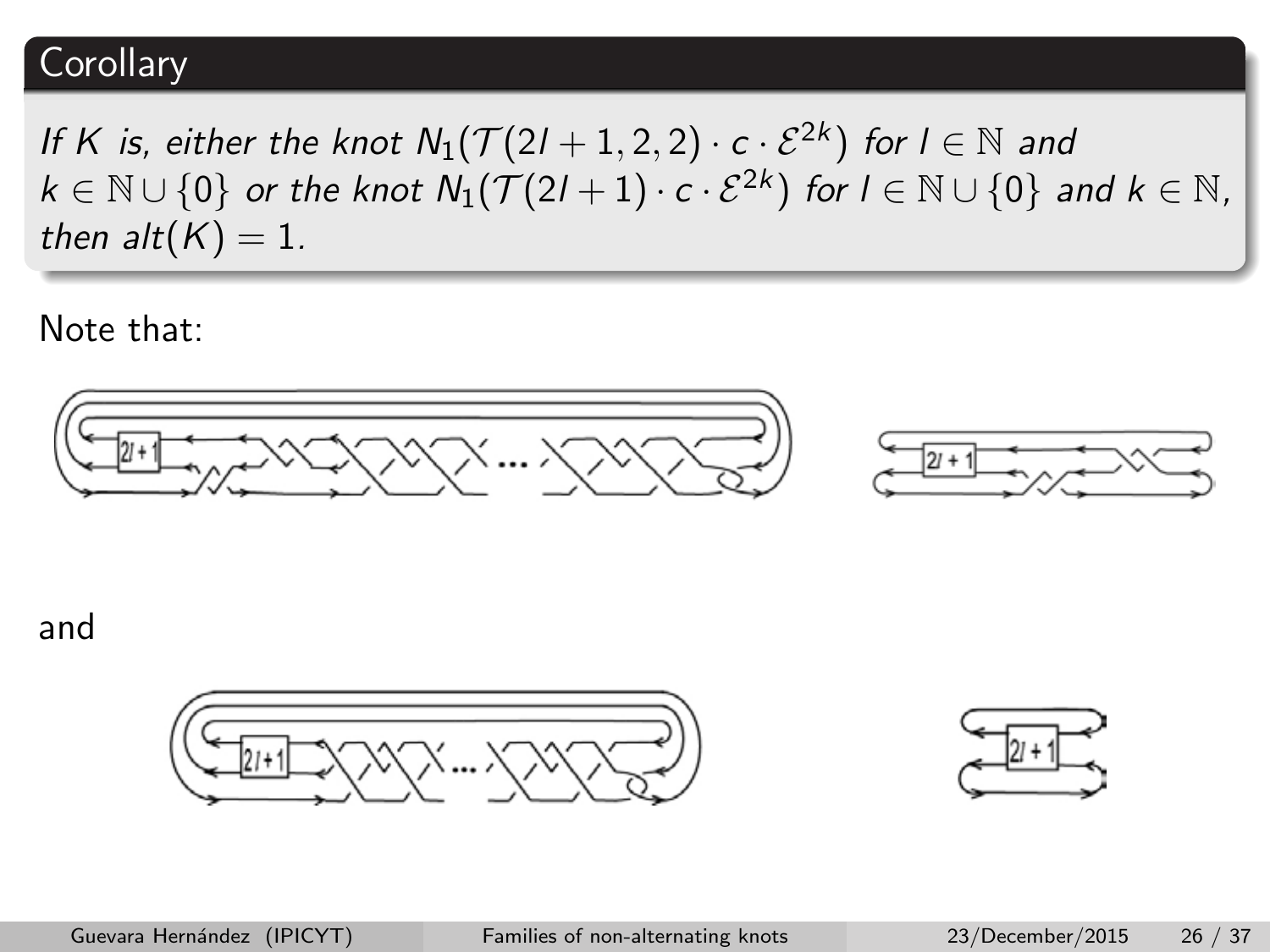$$
NK = \{ K \in \{ N_1(\mathcal{T} \cdot c \cdot \mathcal{E}^{2k}) \} \mid K \text{ is non-alternating} \}.
$$

#### Lemma

If K is a knot in NK then  $br(K) = 3$ 

*Proof.* The knot K has  $br(K) \leq 3$  and is non-alternating.

#### Theorem

If K is a knot in NK then it is a prime knot.

*Proof.* If K is the connected sum of  $K_1$  and  $K_2$ , then the bridge index of K is one less than the sum of the bridge index of  $K_1$  and  $K_2$  [\[Schubert, 1954\]](#page-36-3). As  $br(K) = 3$  then  $K_1$  and  $K_2$  have bridge index two and therefore they are alternating knots. Further, the connected sum of alternating knots is an alternating knot and then  $K \notin NK$ . Hence K is a prime knot.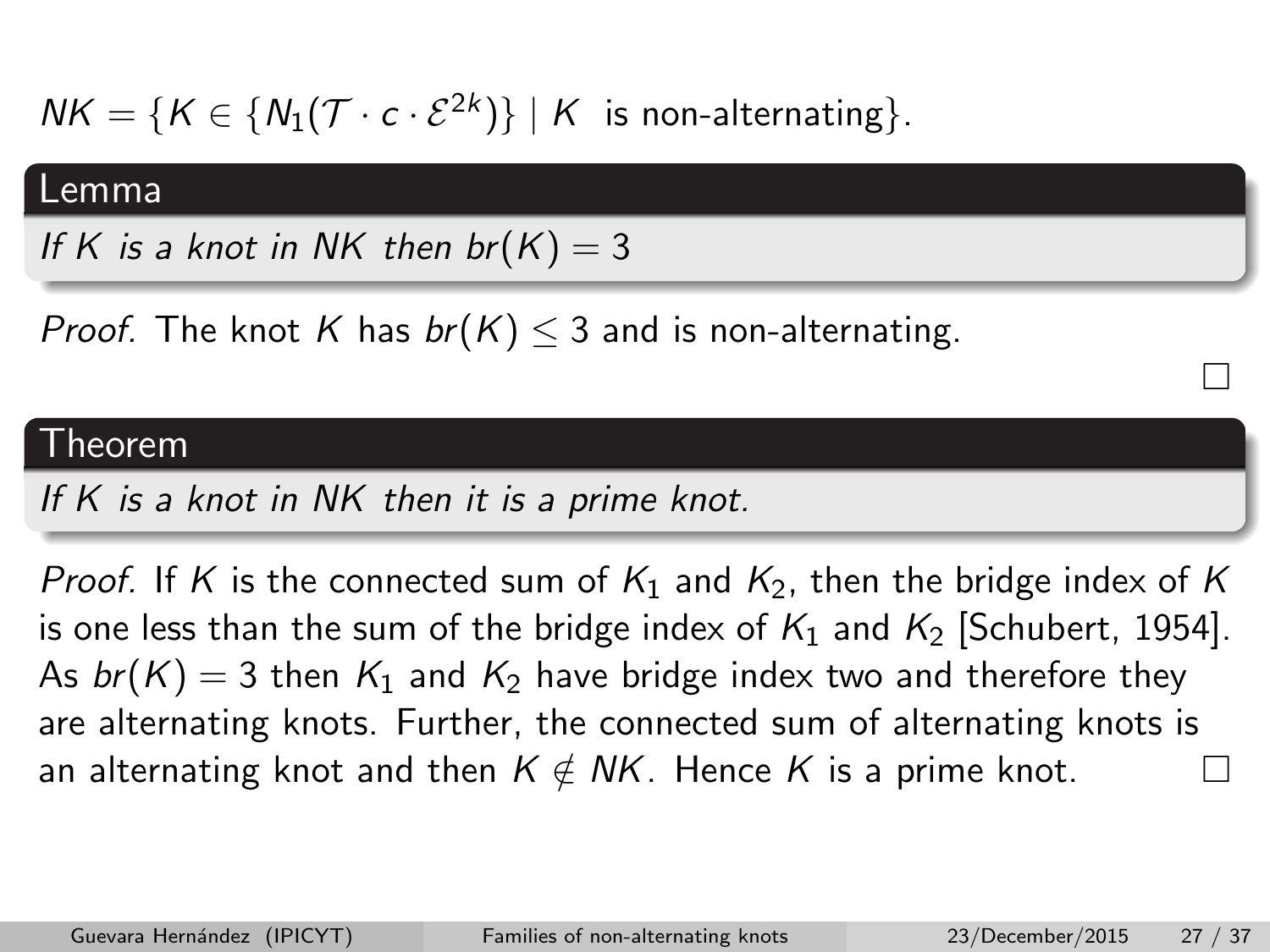If K is a knot in NK different to  $N_1(\mathcal{T}(3,2,2)\cdot c)$  or  $N_1(\mathcal{T}(5,2,2)\cdot c)$ then it is a hyperbolic knot.

*Proof.* Let  $K \in NK$ . Then K is prime, it has bridge index 3 and alternation number one. The prime knots with bridge index  $\leq$  3, that are not torus knots, are hyperbolic [\[Kawauchi, 2012\]](#page-36-4). The only torus knots with alternation number one are  $8_{19}$  and  $10_{124}$  [\[Abe, 2009\]](#page-36-5).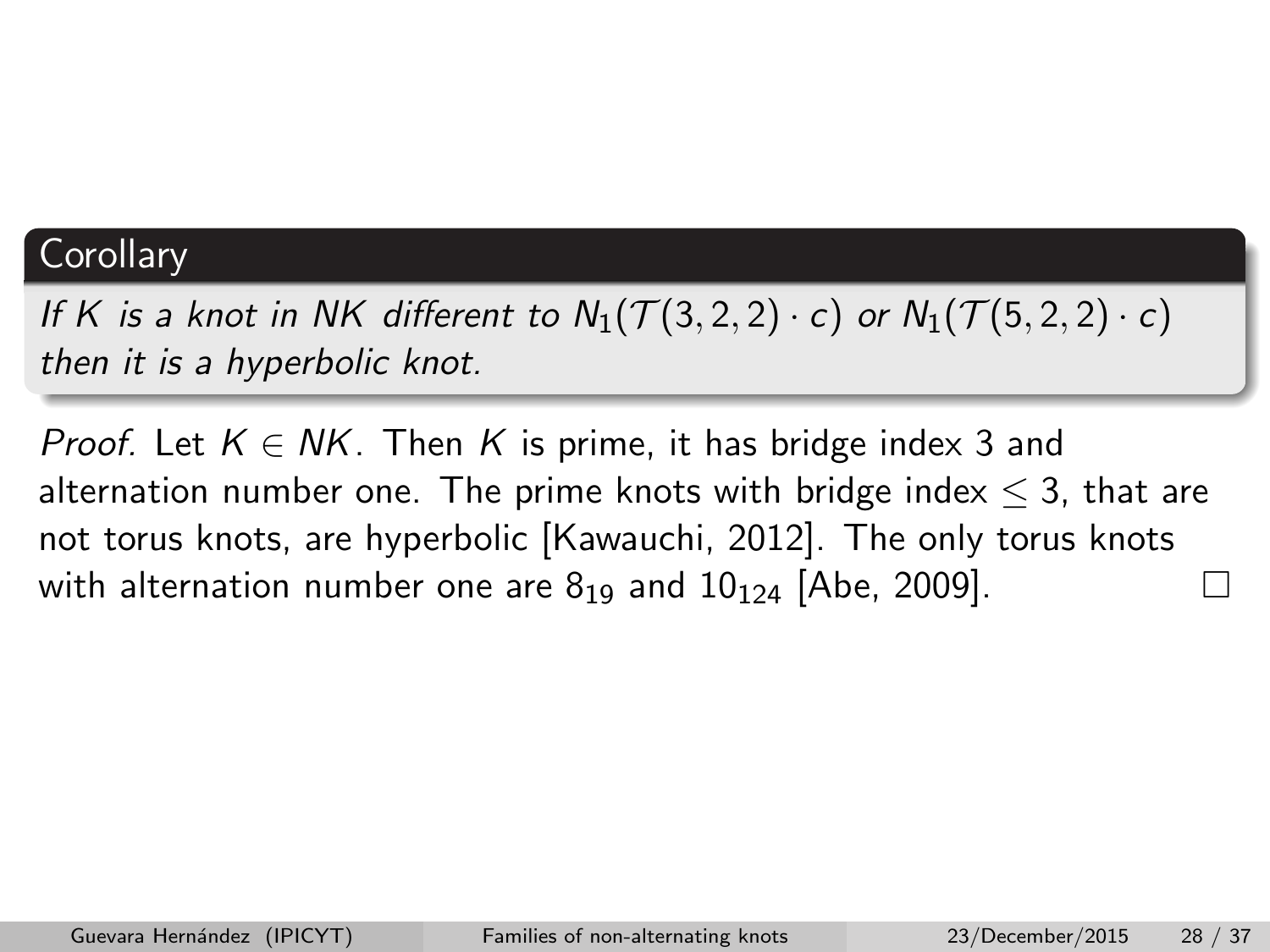



 $N_1(\mathcal{T}(3, 2, 2) \cdot c)$   $N_1(\mathcal{T}(-3, 2, 2) \cdot c)$   $N_1(\mathcal{T}(3, 2, -2) \cdot c)$ 



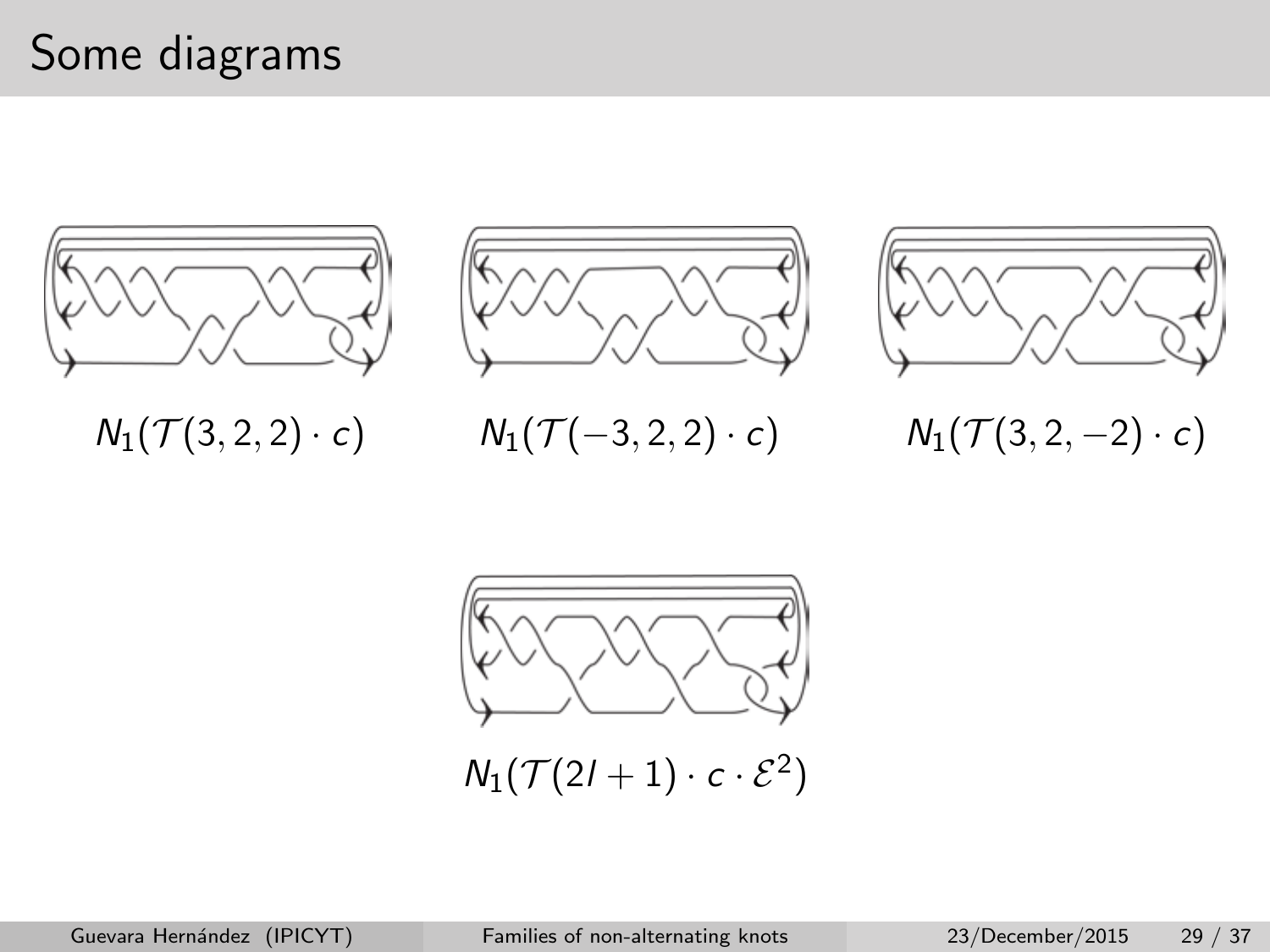### Homogeneous links

Let D be a diagram of an oriented link and let G be its Seifert graph. Each edge in G can be given a sign  $+$  or  $-$  depending on whether it passed through a positive or negative crossing. If the signs of all edges in each blocks of G is the same, then D is a homogeneous diagram. A knot K is homogeneous if K has a homogeneous diagram.

The class of homogeneous knots includes alternating knots and positive knots [\[Cromwell, 1989\]](#page-36-6).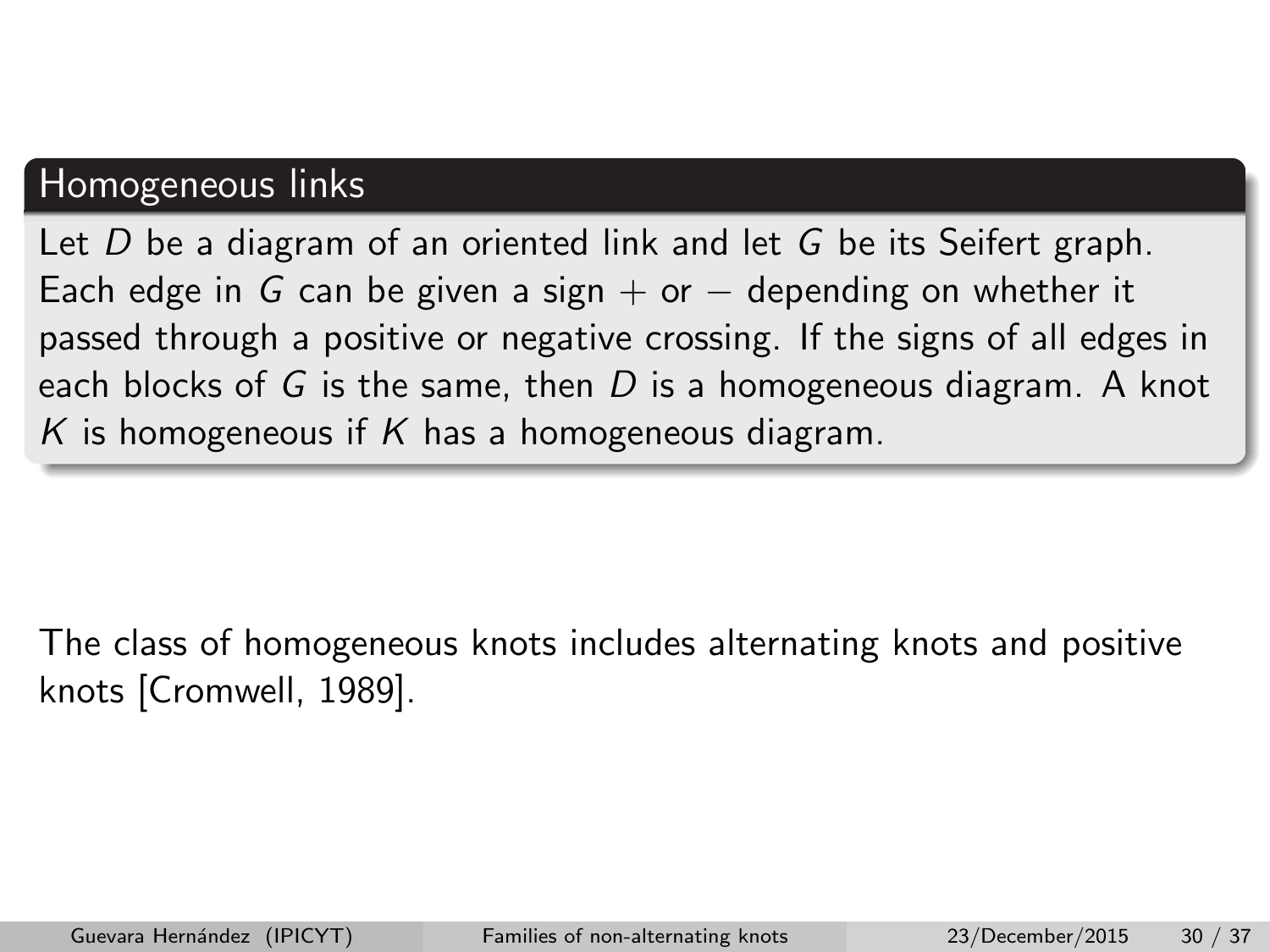[\[Cromwell, 1989\]](#page-36-6) A link is non-homogeneous if  $P(L)$  has no terms of the form  $\lambda(-1)^{\frac{1}{2}(r-s)}v^sz^r$  for  $\lambda\in\mathbb{N}$ ,  $r=maxdeg_zP(L)$ ,  $s\leq r$ .

#### Lemma

$$
P(N_1(E^{2k})) = -(A_{1_k} + A_{1_{k+1}})v^2 + \delta^2 A_{1_k} + \delta A_{3_k} + 2,
$$
  
\n
$$
P(N_3(E^{2k})) =
$$
  
\n
$$
-(A_{3_k} + A_{3_{k+1}})v^2 + \delta^2(1+z^2)A_{1_k} + (3tz\delta + z^3\delta + \delta^2v^2)A_{3_k} - (\delta z^2 - zv^{-1})
$$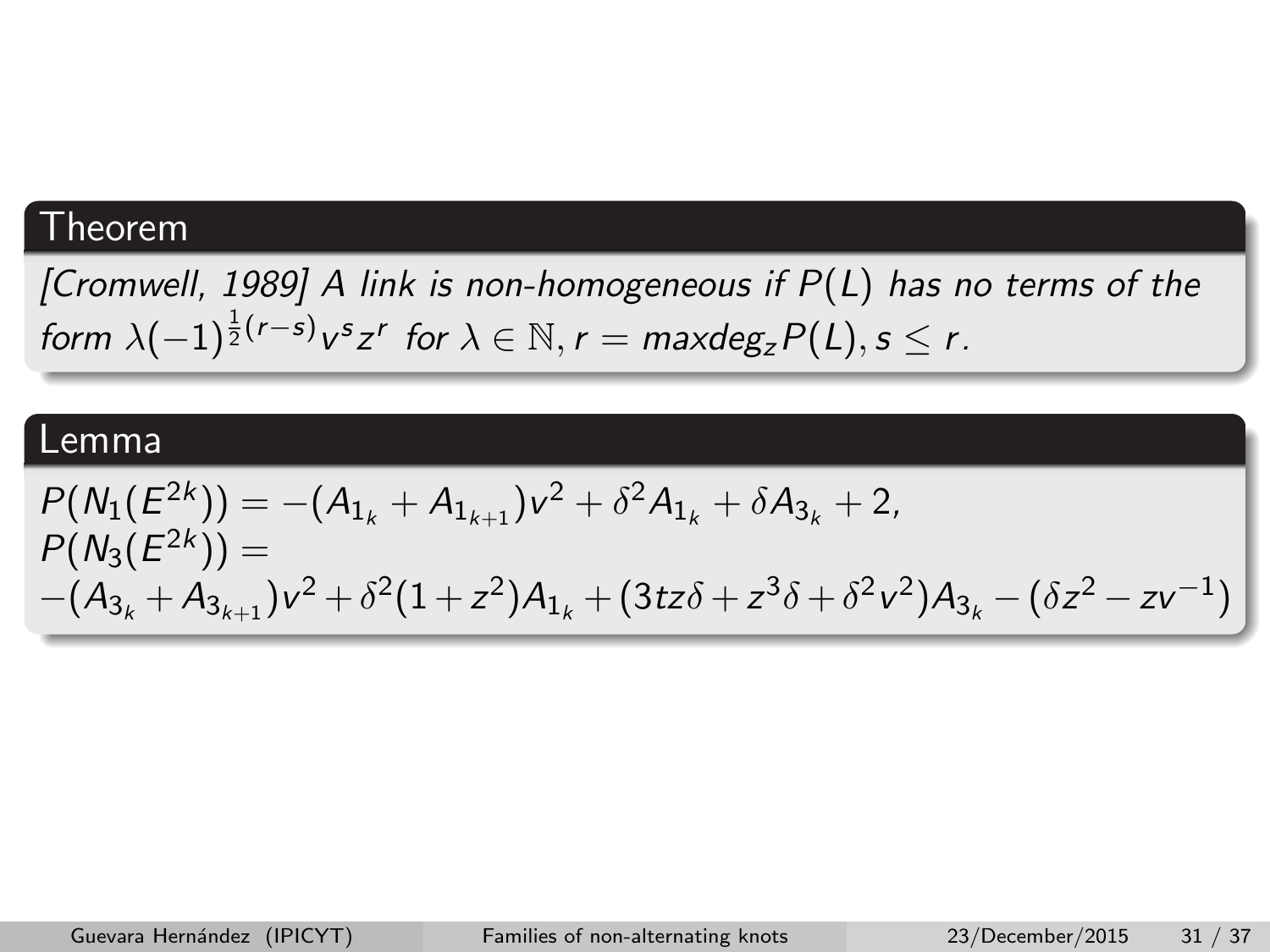- $\textbf{D}$  The links  $\mathsf{N}_1(\mathcal{E}^{2k})$ ,  $\mathsf{N}_3(\mathcal{E}^{2k})$  and  $\mathsf{N}_1(\mathcal{E}^{2k}\cdot c)$  are non-homogeneous.
- $\bullet$  The knots  $\mathsf{N}_1(\mathcal{T}(2l+1)\cdot c\cdot \mathcal{E}^{2k})$ ,  $\mathsf{N}_1(\mathcal{T}(-(2l+1),2,2)\cdot c)$  and  $N_1(\mathcal{T}(3, 2, -2l) \cdot c)$  are non-homogeneous knots.

$$
\begin{array}{c}\n\text{Proof.} \\
-v^{-2k}z^{2k}\n\end{array}
$$

$$
P(N(T \cdot \mathcal{E}^{2k})) = \n p_1 P((N_1(\mathcal{E}^{2k}))) + p_2 \delta + p_3 P((N_3(\mathcal{E}^{2k}))) + p_4 + p_5 + p_6(v^2 \delta + vz).
$$
\n
$$
-v^{2l-2k+2} z^{2l+2k+2}
$$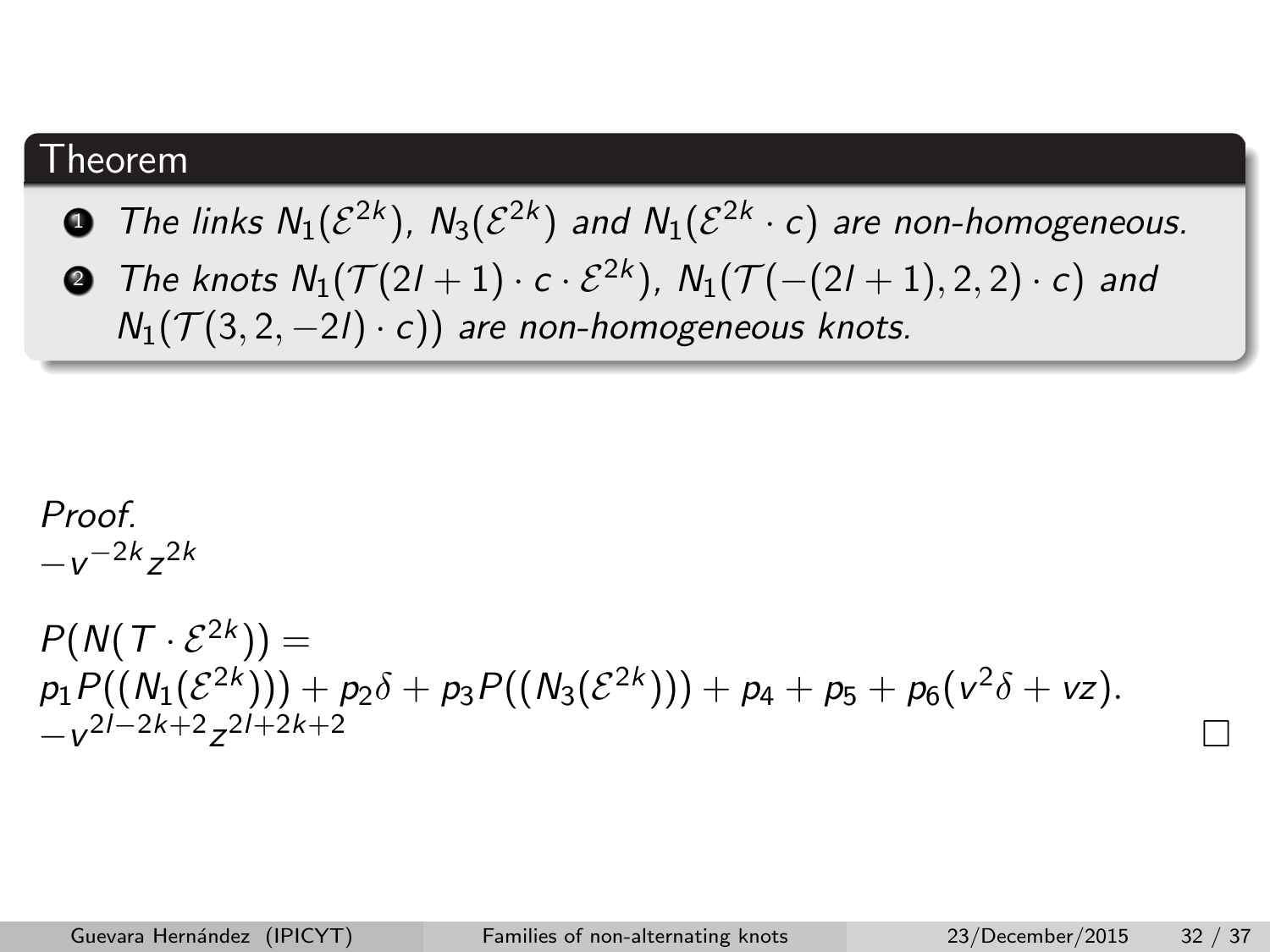[\[Cromwell, 1989\]](#page-36-6) Let L be a homogeneous link. Then L is fibred if and only if the leading coefficient of  $\nabla(L)$  is  $\pm 1$ .

### Theorem

- $\bullet$  The knots  $\mathsf{N}_1(\mathcal{T}(2l+1)\cdot c\cdot \mathcal{E}^2)$  are fibered knots (these knots are non-homogeneous).
- $\bullet$  The knots  $\mathsf{N}_1(\mathcal{T}(2l+1,2,2)\cdot c)$  and  $\mathsf{N}_1(\mathcal{T}(2l+1,2,2)\cdot c\cdot\mathcal{E}^2)$  are fibered knots.

Proof.

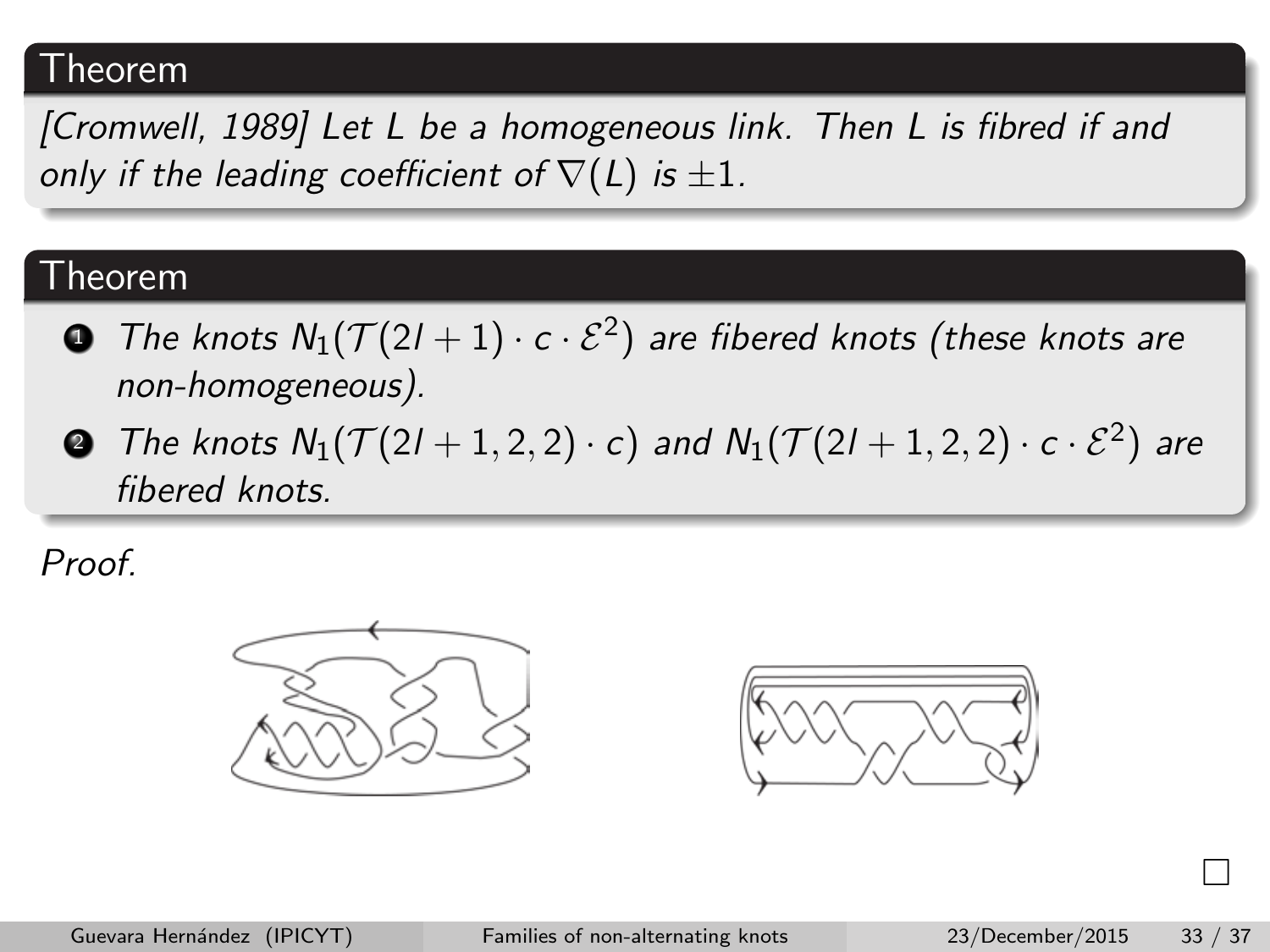The genus of the knots  $N_1(\mathcal{T}(2l + 1) \cdot c \cdot \mathcal{E}^2)$ ,  $N_1(\mathcal{T}(2l + 1, 2, 2) \cdot c)$  and  $N_1(\mathcal{T}(2l+1,2,2)\cdot c\cdot \mathcal{E}^2)$  is  $g_r+1+k$ .

#### Theorem

The knots  $N_1(\mathcal{T}(2l+1)\cdot c\cdot \mathcal{E}^2)$ ,  $N_1(\mathcal{T}(2l+1,2,2)\cdot c)$  and  $N_1(\mathcal{T}(2l+1,2,2)\cdot c\cdot\mathcal{E}^2)$  are Montesinos knots.

Proof

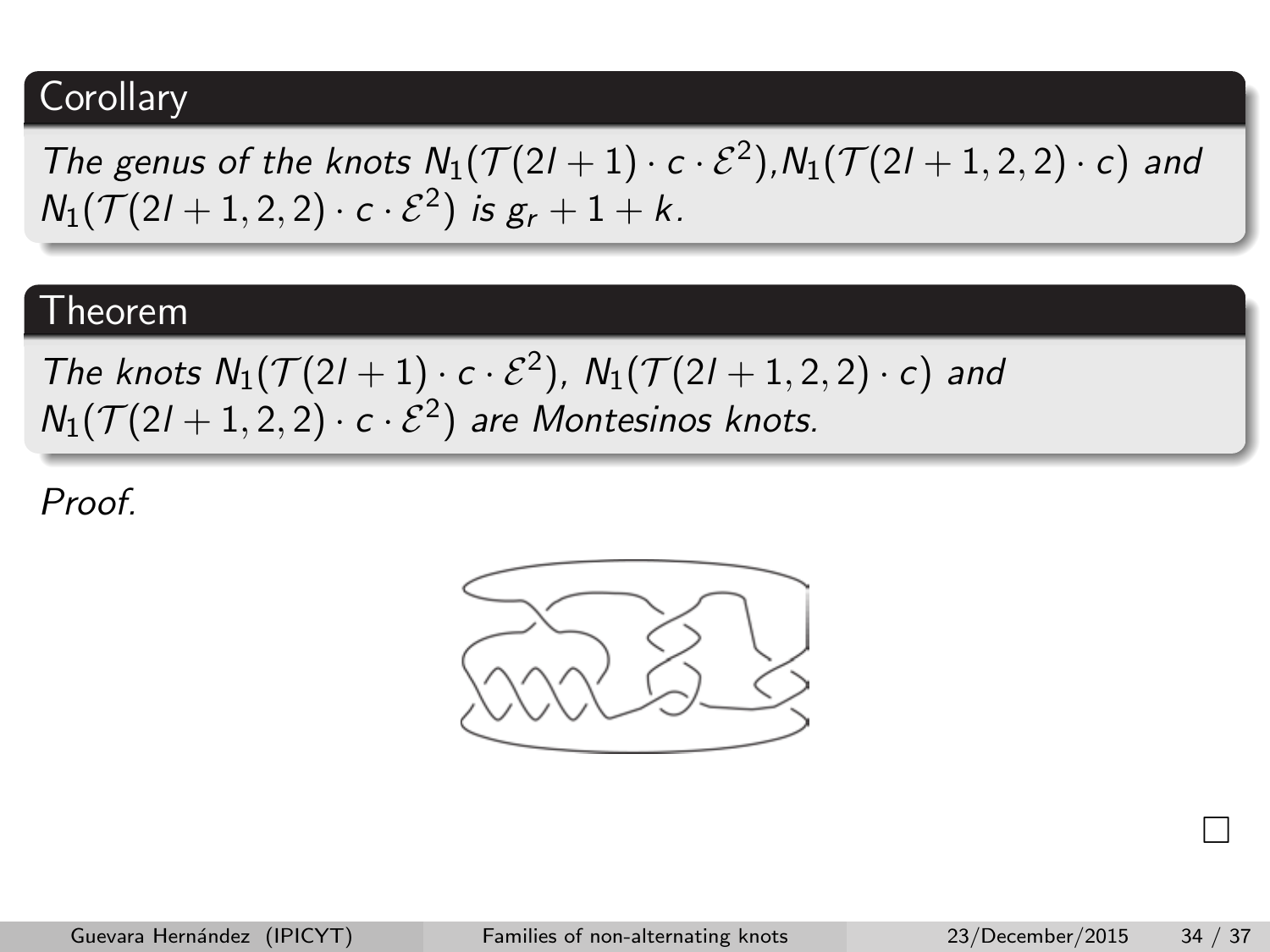The 
$$
det(N_1(T \cdot \mathcal{E}^{2k})) = |\Delta(T; -1) + 4((-1)^k - 1)(-1)^{g_r}|
$$
 where  $g_r = l + \sum_{i=1}^r m_i$  if  $r \ge 1$  and  $g_r = l$  if  $r = 0$ .

In particular,  
\n
$$
det(N_1(\mathcal{T}(2l+1)\cdot \mathcal{E}^{2k})) = | 2l + 1 + 4((-1)^k - 1) |
$$
and  
\n
$$
det(N_1(\mathcal{T}(2l+1,2,2)\cdot \mathcal{E}^{2k})) = |-2l + 9 + 4(-1)^k |.
$$

### **Corollary**

Let  $K=N_1(T\cdot \mathcal{E}^{2k})$  then  $Arf(K)=0$  if and only if  $\Delta(N_1(T); -1) \cong \pm 1$  mod 8.

 $Arf(N_1(\mathcal{T}(2l+1)\cdot\mathcal{E}^{2k}))=0\Leftrightarrow l\cong 0$  mod 4 or  $l\cong~3$  mod 4,  $Arf(N_1(\mathcal{T}(2l+1,2,2)\cdot\mathcal{E}^{2k}))=0\Leftrightarrow l\cong 2\text{ mod }4 \text{ or }l\cong 3\text{ mod }4.$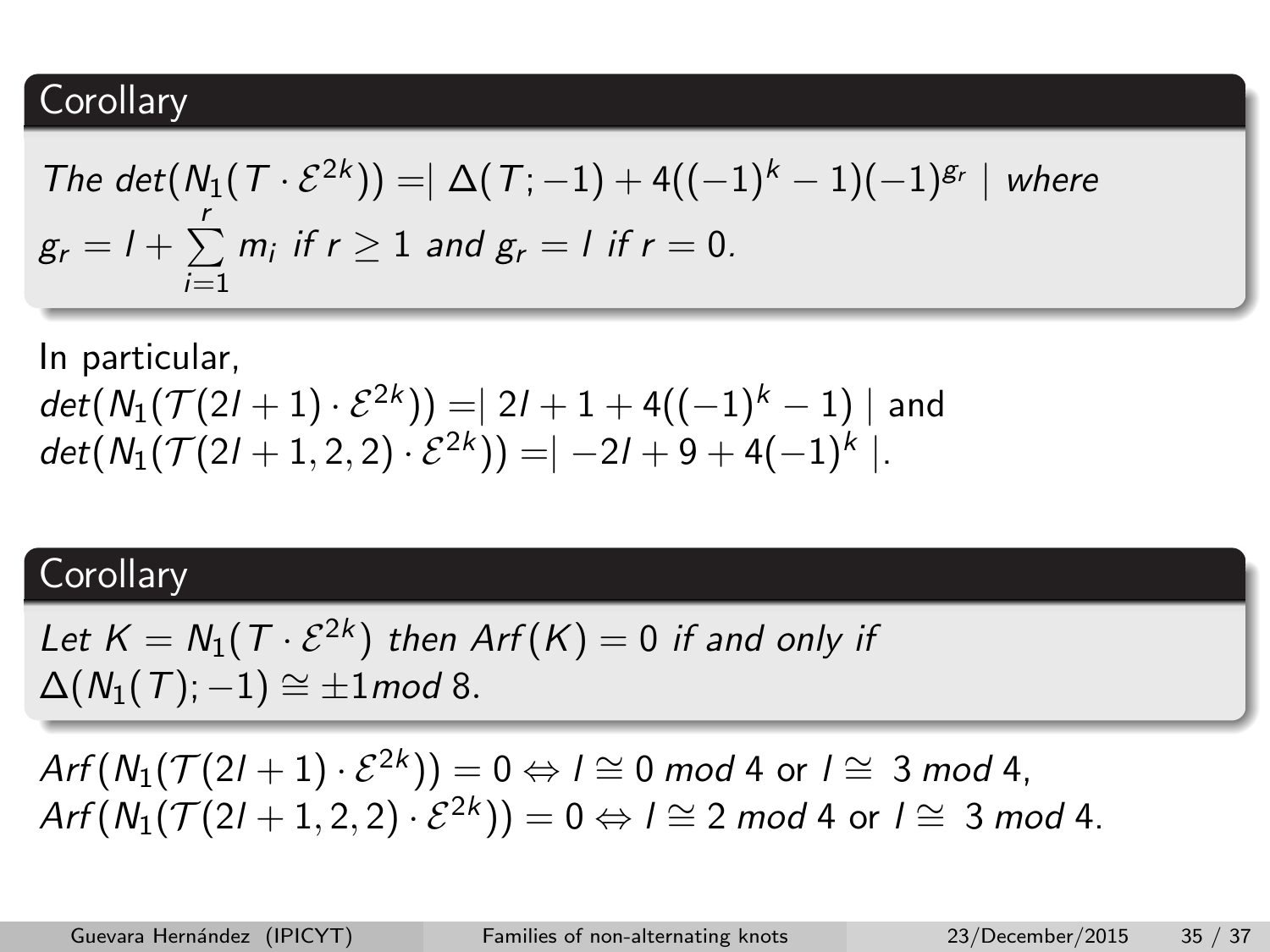### Proposition

$$
\sigma(N_1(\mathcal{T}(2l+1)\cdot\mathcal{E}^{2k})) = \begin{cases}\n-2(l+1) & \text{if } k \text{ is odd and } l \leq 3 \\
-2l & \text{otherwise}\n\end{cases}
$$
\n
$$
\sigma(N_1(\mathcal{T}(2l+1,2,2)\cdot\mathcal{E}^{2k})) = \begin{cases}\n-2(l+2) & \text{if } k \text{ is odd and } l \leq 6 \text{ or } \\
& \text{if } k \text{ is even and } l \leq 2 \\
-2(l+1) & \text{otherwise}\n\end{cases}
$$

## **Proposition**

 $u(N_1(\mathcal{T}(2l+1)\cdot \mathcal{E}^{2k}))=l+1$  if k is odd and  $l\leq 3.$  $u(N_1(\mathcal{T}(2l+1,2,2)\cdot\mathcal{E}^{2k}))=l+2$  if  $k$  is odd and  $l\leq 6$  or if  $k$  is even and  $1 < 2$ .